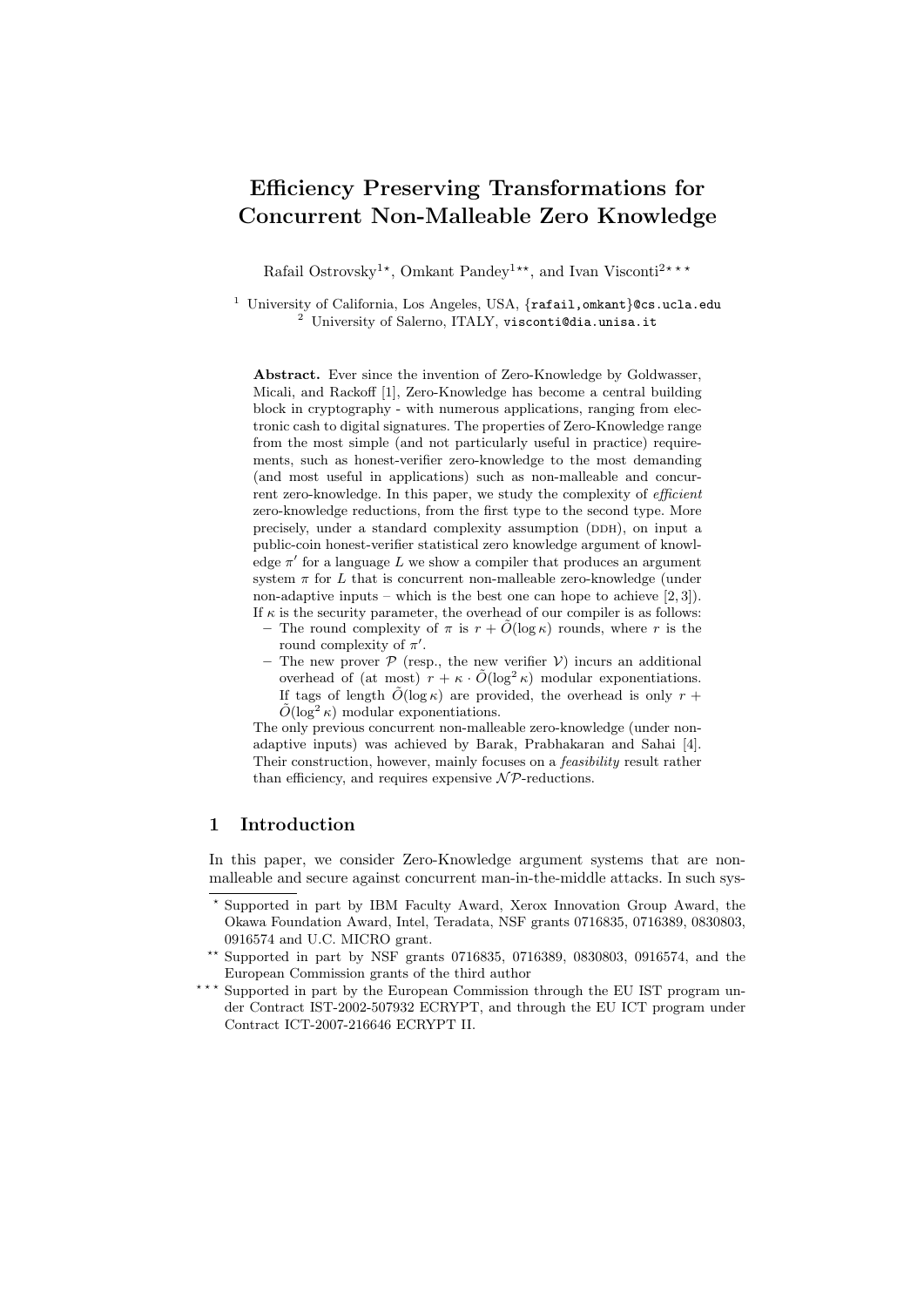tems, the adversary has complete control over the communication channel and can behave as honest prover and honest verifier in any polynomial number of protocols, therefore controlling the scheduling of the messages. We aim at designing efficient argument systems secure against these attacks, namely *efficient* concurrent non-malleable zero knowledge argument systems. Despite the extreme importance of these proof systems, no efficient and secure (plain model) protocol for such settings is known until today. Feasibility results have been given originally by Dolev, Dwork, and Naor (DDN)  $[5]$ , restricting the adversary to two simultaneous proofs. In recent work, Barak, Prabhakaran and Sahai [4] have obtained concurrent and non-malleable zero-knowledge without restricting the adversary to a bounded number of proofs, however the solutions proposed there can be viewed as constructing feasibility results only as their methods require NP reductions and are highly inefficient.

The need of *efficient* instantiations of concurrent NMZK for useful languages and its applicability as sub-protocols motivated the introduction of several strong set-up assumptions [6–8]. In this paper, we focus on achieving efficient transformations in the plain model which does not rely on any setup assumptions. We show a transformation that on input a public-coin honest-verifier statistical zero knowledge argument of knowledge  $\pi'$  for a language L produces a concurrent non-malleable zero-knowledge argument system  $\pi$  for L. Further, our transformation is an *efficiency preserving transformation* that does not require any  $\mathcal{NP}$ -reduction and works assuming standard number-theoretic assumptions (see theorem 1 for a precise statement).

It should be noted that CNMZK arguments are significantly harder to construct and analyze. In fact, Lindell proved that in the most general form of the attack, (non-trivial) CNMZK arguments do not even exist  $[2, 3]$ . However, assuming that the honest parties' inputs are fixed in advance (i.e., are not chosen adaptively based on the protocol execution), CNMZK was shown to be achievable by Barak, Prabhakaran, and Sahai (bps). The impossibility results discussed in  $[2, 3, 9]$  and the plausibility results of  $[4]$  suggest that CNMZK (under the nonadaptive input notion) is the best notion of security for proof systems that one can hope to achieve in the plain model. Our results are the first efficiency preserving transformation for the concurrent man-in-the-middle setting in the plain model, gaining dramatic efficiency improvements over [4] (see further discussion on efficiency immediately after the statement of our main result).

Our Results. Assuming the hardness of (standard) decisional Diffie-Hellman assumption, we show cnmzk argument-of-knowledge (see theorem 1). Our results require that the HVZK argument system admit *statistical* simulation and be an "argument of knowledge"<sup>3</sup>. We remark that the statistical simulation requirement for the given hvzk argument, is easy to achieve as most hvzk protocols

<sup>&</sup>lt;sup>3</sup> The "argument of knowledge" requirement is actually due to the particular definition of security we aim to achieve, namely simulation extractability (see Definition 1). If the given protocol is not an argument of knowledge, our transformation still delivers simulation soundness.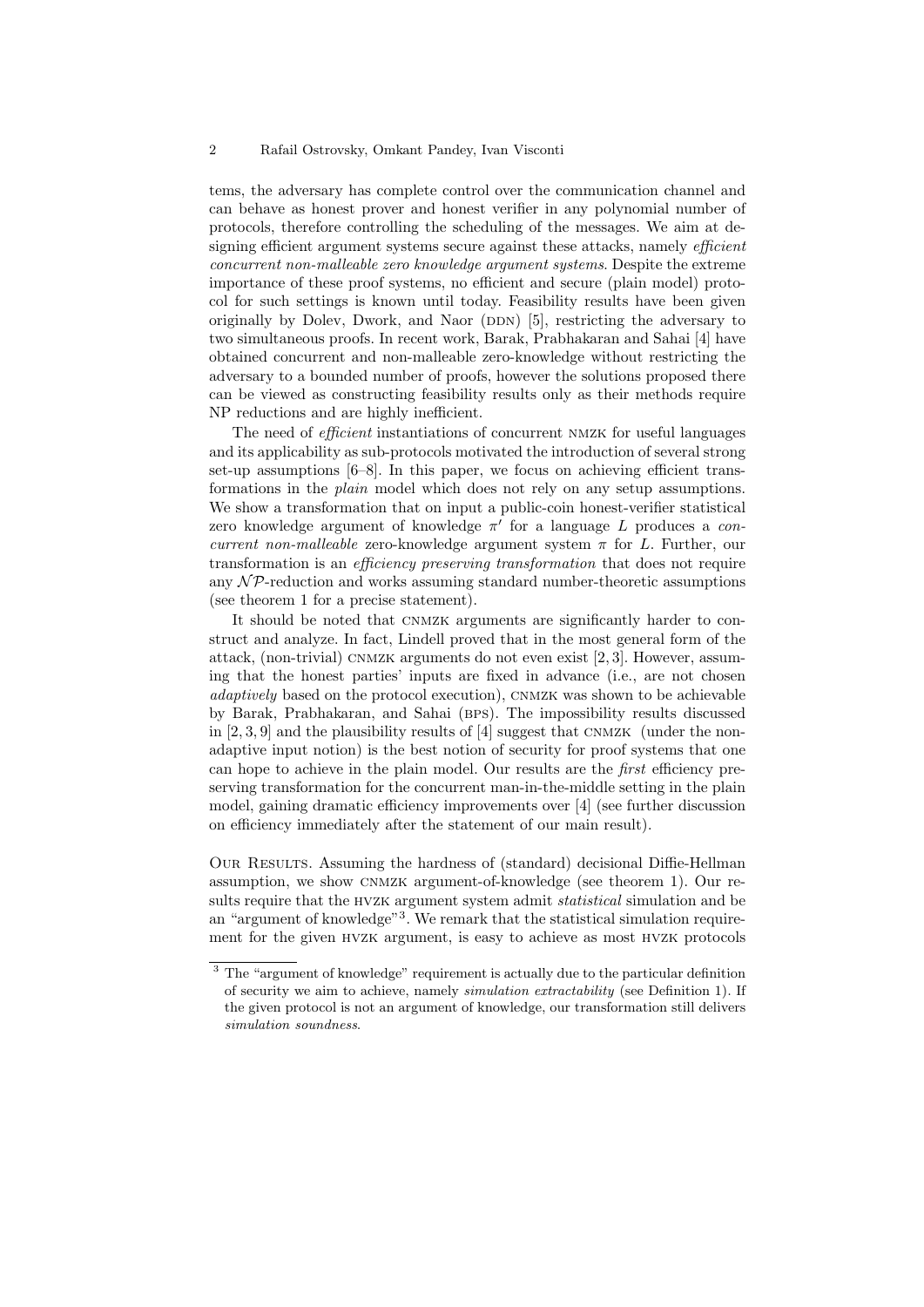that we know of already admit statistical simulation (by using statistically hiding commitments such as  $[10]$  – which exist under the DDH assumption).

**Theorem 1 (Main Result).** Let  $\pi'$  :  $\langle \mathcal{P}', \mathcal{V}' \rangle$  be a public coin honest verifier statistical zero-knowledge argument of knowledge, for some language  $L \in \mathcal{NP}$ . Let  $\kappa$  be a security parameter, and q be a prime number whose length is determined by  $\kappa$ . Then, assuming that the Decisional Diffie-Hellman Assumption holds, it is possible to transform  $\pi'$  into a new argument system  $\pi : \langle \mathcal{P}, \mathcal{V} \rangle$  such that,

- Protocol  $\pi$  is a computational concurrent non-malleable zero-knowledge argument of knowledge for L.
- Protocol  $\pi$  has  $r + \tilde{O}(\log \kappa)$  rounds of interaction, where r is the round complexity of  $\pi'$ .
- The new prover  $P$  (resp., the new verifier V) incurs an additional overhead of  $r + \kappa \cdot \tilde{O}(\log^2 \kappa)$  exponentiations in  $\mathbb{Z}_q$ . For tag-based non-malleability, the overhead is only  $r + \tilde{O}(\log^2 \kappa)$  additional exponentiations in  $\mathbb{Z}_q$ , assuming tags of length  $\tilde{O}(\log \kappa)$ .

Although our main focus is the plain model, our results about tag-based nonmalleability, lead to more efficient constructions in the Bare-Public-Key (BPK) model [11]. The BPK model, assumes an *untrusted* setup which brings it very close to the plain model. Like the plain model, our results in the BPK model are the first efficient transformations (see section 5 for more details).

Our starting point to avoid  $N\mathcal{P}$ -reductions is "Simulatable Commitments" as defined by Micciancio and Petrank [12] (though our construction and proof requires development of several new techniques and ideas on top of this work). Using simulatable commitments, Micciancio and Petrank demonstrate how to efficiently transform any hvzk argument system into a concurrent zk argument system which is secure against a cheating verifier  $V^*$  mounting a *concurrent* attack. Their transformation increases the round complexity of the original argument system by  $\tilde{O}(\log \kappa)$  and incurs an additional overhead of  $r + \tilde{O}(\log \kappa)$ exponentiations in  $\mathbb{Z}_q$ .

Technical Overview and Main Difficulties. We design a new protocol to make the given protocol  $\pi_{HV}$  secure in the CNMZK model without much compromise in its efficiency. As we explain below, our transformation is conceptually different from the only known CNMZK protocol of BPS. Due to this conceptual difference in the construction, our proof of security is entirely new.

To explain the main conceptual ideas/differences, we now sketch our transformation.<sup>4</sup> At a very high level, our transformation has following structure:  $(1)$ Our verifier,  $\mathcal V$ , first executes a KP/PRS preamble for a secret v; (2) Our prover, P, then commits to  $0^{\kappa}$  using a (properly instantiated) DDN-commitment; (3) V then reveals v; (4) and finally,  $\mathcal P$  proves to  $\mathcal V$  that " $x \in L$  OR  $\mathcal P$  committed to  $v$ ".

 $^4$  Unfortunately, here reader's familiarity with the BPS-protocol and their proof structure is required.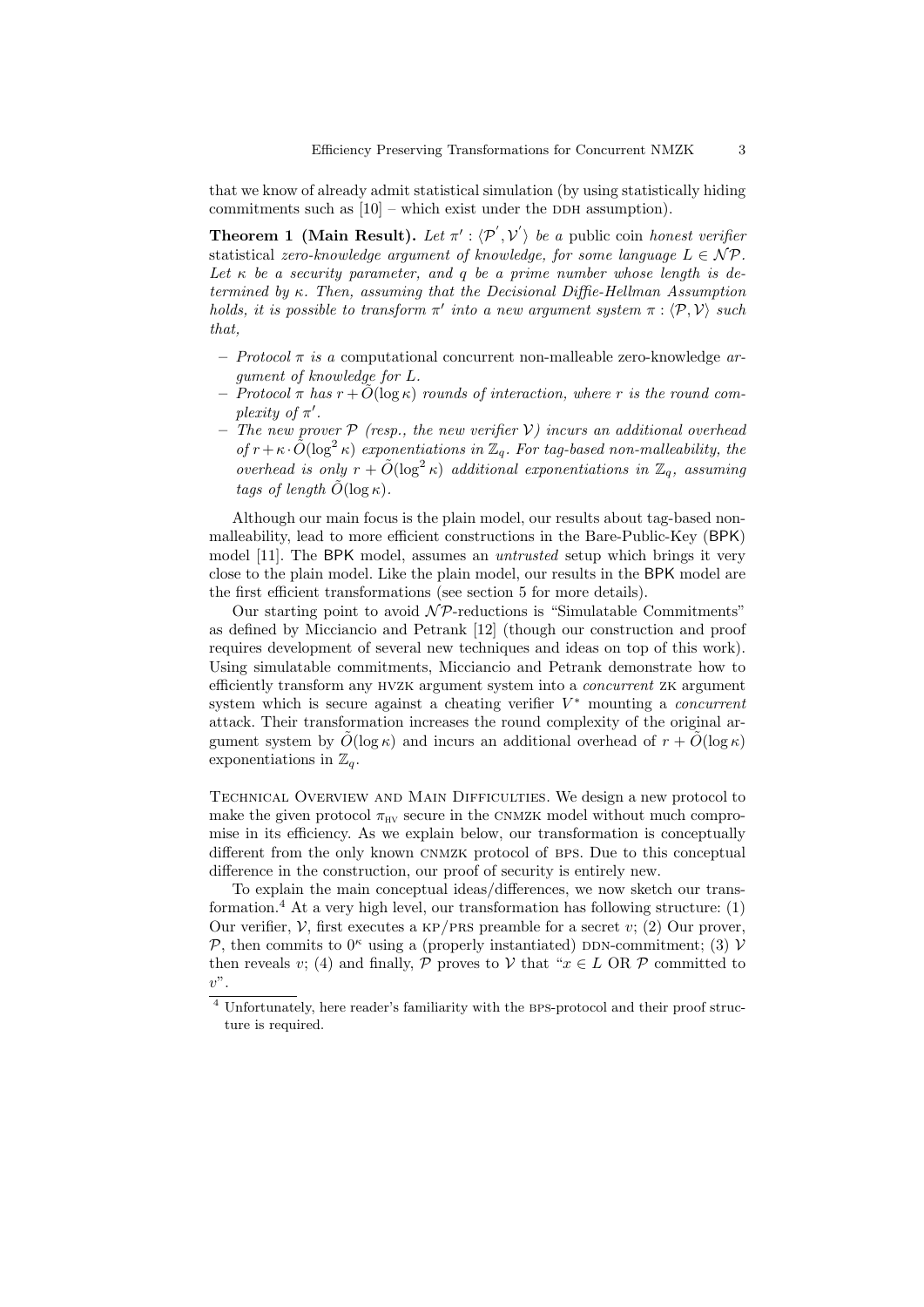Note that in phase-(3) we need an *efficient* version of DDN-commitments.<sup>5</sup> Also, phase 4 needs typically required NP reductions to apply "FLS"-trick which requires an NP reduction. Instead, we design a new protocol by extending and applying in a non-trivial way the Micciancio-Petrank (mp) [12] transformation to the input protocol  $\pi_{\text{HV}}$ . We now explain the main conceptual differences from bps and their proof.

Note that our protocol has only four phases whereas BPS has five: we do not require a separate phase involving a statistically hiding commitment to  $0^{\kappa}$ , followed by a szkaok for the knowledge of randomness to the commitment. This phase is *crucial* for BPS-proof to go through. This changes the proof significantly – we directly rely on phase-(3) and phase-(4). Next, it is clear that simulation will proceed by S extracting v (from  $KP/PRS\text{-}preamble$ ) and then committing to v (instead of  $0^{\kappa}$ ) in the left sessions of DDN. Protocol of BPS commits to the witness (of the statement) instead and relies on this stage for extraction. Clearly, this completely changes how our extractor would work. Instead, we must rely on the last phase to perform extraction. This is more involved than it seems: when simulator uses commitment to  $v$  as witness for succeeding in the last phase. Thus, to be able to argue correctness of extraction, we need *statisti*cal simulation.<sup>6</sup> Unfortunately, because of MP-transformation, transformed  $\pi_{\text{HV}}$ loses its statistical simulation – making the proof stuck. However, we identify a new property: mp-transformation admits "statistical simulation with respect to lucky provers" (see section 3), and this suffices to argue the correctness of extraction. Briefly. a "lucky" prover is one who can guess the prs-secret correctly, in advance. Our extractor also differs from "standard" methods: we first test whether man-in-the-middle has succeeded in setting up a trapdoor by doing a preliminary DDN-extraction before performing actual extraction from the last phase (otherwise the extractor may not be expected-ppt).

Other Related Work. Achieving practical constructions/instantiations of advanced cryptographic tasks has become an increasingly popular research direction in recent years. To gain efficiency,  $N\mathcal{P}$ -reductions has been a common bottleneck that most of these research works also aim at avoiding. Among these, the most relevant works are those of Garay, MacKenzie, and Yang [6], and De Santis, Di Crescenzo, Ostrovsky, Persiano, and Sahai [15] (CRS model), and Micciancio and Petrank [12] (plain model). In the area of secure two-party computation, see the works of Mohassel and Franklin [16], Woodruff [17], Lindell and Pinkas [18], and Goyal, Mohassel, and Smith [19]. For non-interactive zero-knowledge see Chase and Lysyanskaya [20], and Groth, Ostrovsky, and Sahai [21].

<sup>&</sup>lt;sup>5</sup> Interestingly, this is not immediately clear. Before this work, to the best of our knowledge, the only hope for achieving an efficient non-malleable commitment was from a recent protocol of Lin, Pass, and Venkitasubramaniam [13]. Here, we show a new and simple technique which provides an efficient instantiation of DDN-commitments (see section 3.2).

 $6$  This is a somewhat common issue in non-malleability proofs when going from one hybrid to another (e.g., the non-malleable commitments of Pass and Rosen [14]).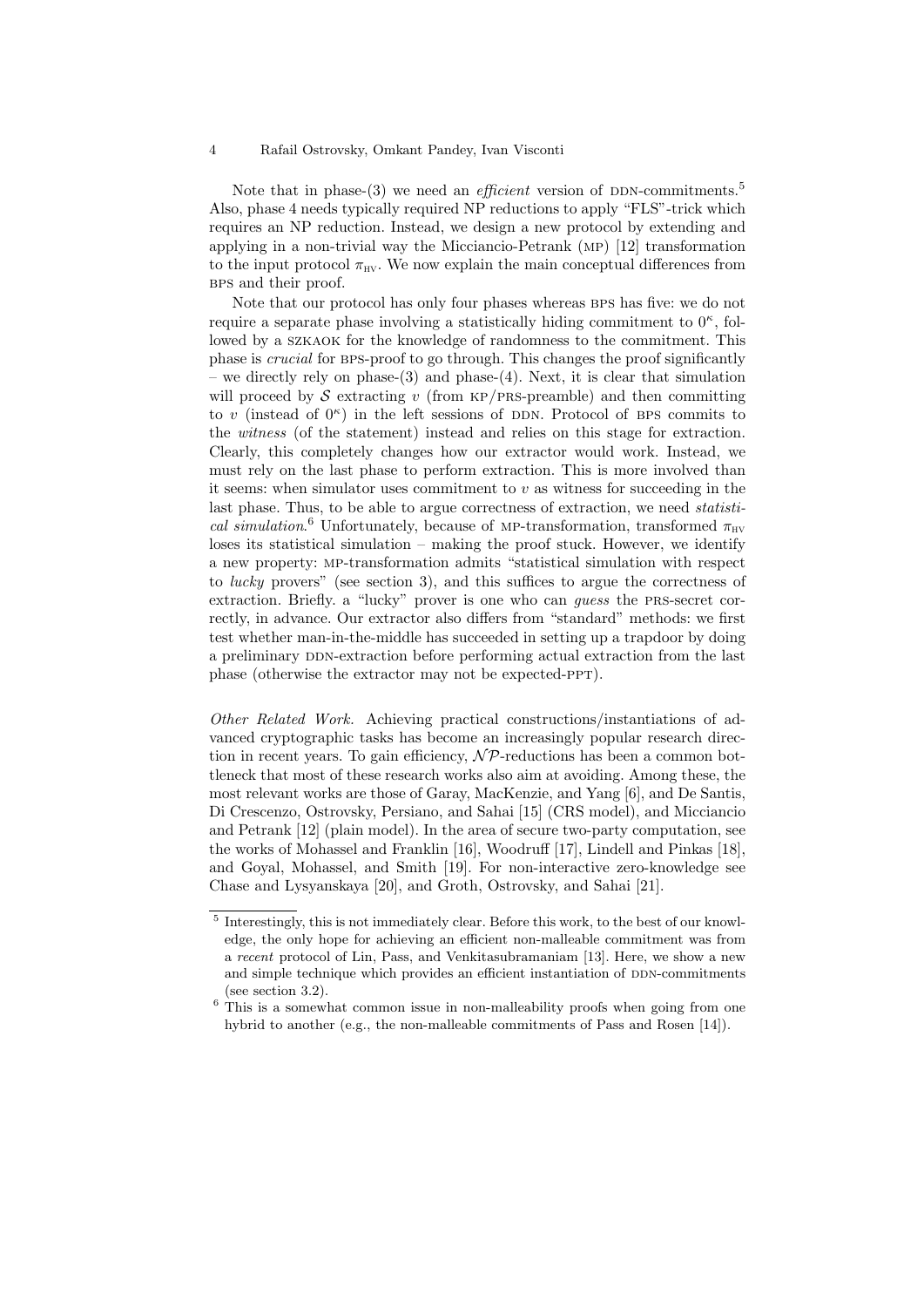## 2 Definitions

In this section we present relevant definitions. We assume familiarity with (standard) cryptographic concepts such as computational and statistical indistinguishability,  $N\mathcal{P}$ -relations, interactive proof and argument systems, simulation paradigm, etcetera (see [22]). In the following, L is an  $\mathcal{NP}$ -language with witness relation  $R_L$ . That is, a statement  $x \in L$  iff there exists a y of length poly $(|x|)$ such that  $R_L(x, y) = 1$ .

Concurrent Man-in-the-Middle Attack. The concurrent man-in-the-middle setting proceeds as follows. First, the inputs to the honest provers, i.e., statements  $x_1, \ldots, x_{m_L} \in L \cap \{0,1\}^n$  are chosen; thereafter,  $m_L$  honest provers,  $P_i \stackrel{\text{def}}{=} P(x_i, y_i; \omega_i)$ , are constructed (for  $i \in [m_L]$ ) such that  $R_L(x_i, y_i) = 1$ , and  $\omega_i$  is a uniformly chosen random tape of sufficient (polynomial in  $\kappa$ ) length. Adversary M may now start interacting with these provers while playing the role of a verifier of  $\pi$  with each one of them. These interactions are called "left" interactions. At any point, M, may adaptively output a new statement  $\tilde{x}_i \in L \cap \{0, 1\}^n$ . Whenever it does so, an honest verifier  $V_i \stackrel{\text{def}}{=} V(\tilde{x}_i; \tilde{\omega}_i)$ , is created with input  $\tilde{x}_i$ and uniformly chosen randomness  $\tilde{\omega}_i$ . Such verifiers are created to the "right" of M who may try to convince  $V_i$  of the validity of statement  $\tilde{x}_i$  by playing the role of the prover in a session of  $\pi$ . These interactions are called the "right" interactions, and M may simultaneously continue its left interactions. Let  $m_R$ denote the number of right hand side sessions before M halts.

A concurrent non-malleable attack, a man-in-the-middle adversary M interacts with provers  $P_1, \ldots, P_{m_L}$  in  $m_L$  "left sessions" and verifiers  $V_1, \ldots, V_{m_R}$  in  $m_R$  "right sessions" of the protocol with M controlling the scheduling of all the sessions. "Left inputs"  $x_1, \ldots, x_{m_L}$  are fixed in advance, whereas "right inputs"  $\tilde{x}_1, \ldots, \tilde{x}_{m_R}$  can be decided by M adaptively. We consider only non-uniform PPT adversaries M, and so both  $m_L, m_R$  are polynomial in  $\kappa$ .

Following the work of Pass and Rosen [14], when dealing with non-malleability it is sometimes easier to work with a somewhat stronger notion called the simulation-extractability. They demonstrate that simulation-extractability implies non-malleable zero-knowledge argument (proof) of knowledge property. This approach was also followed by BPS, and we stick to their definition.

**Definition 1.** A protocol  $\pi \stackrel{def}{=} \langle P, V \rangle$  is said to be a Concurrent Non-Malleable Zero Knowledge (CNMZK) argument of knowledge for membership in an  $\mathcal{NP}$ language  $L$  with witness relation  $R_L$ , if it is an interactive argument system between a prover and verifier (both PPT) such that the following conditions hold.

**Completeness** For every x, y such that  $R_L(x, y) = 1$ ,  $P(x, y)$  makes V accept with probability 1.

Soundness, Zero Knowledge, and Non-malleability For every PPT adversary M launching a concurrent non-malleable attack as above (i.e., M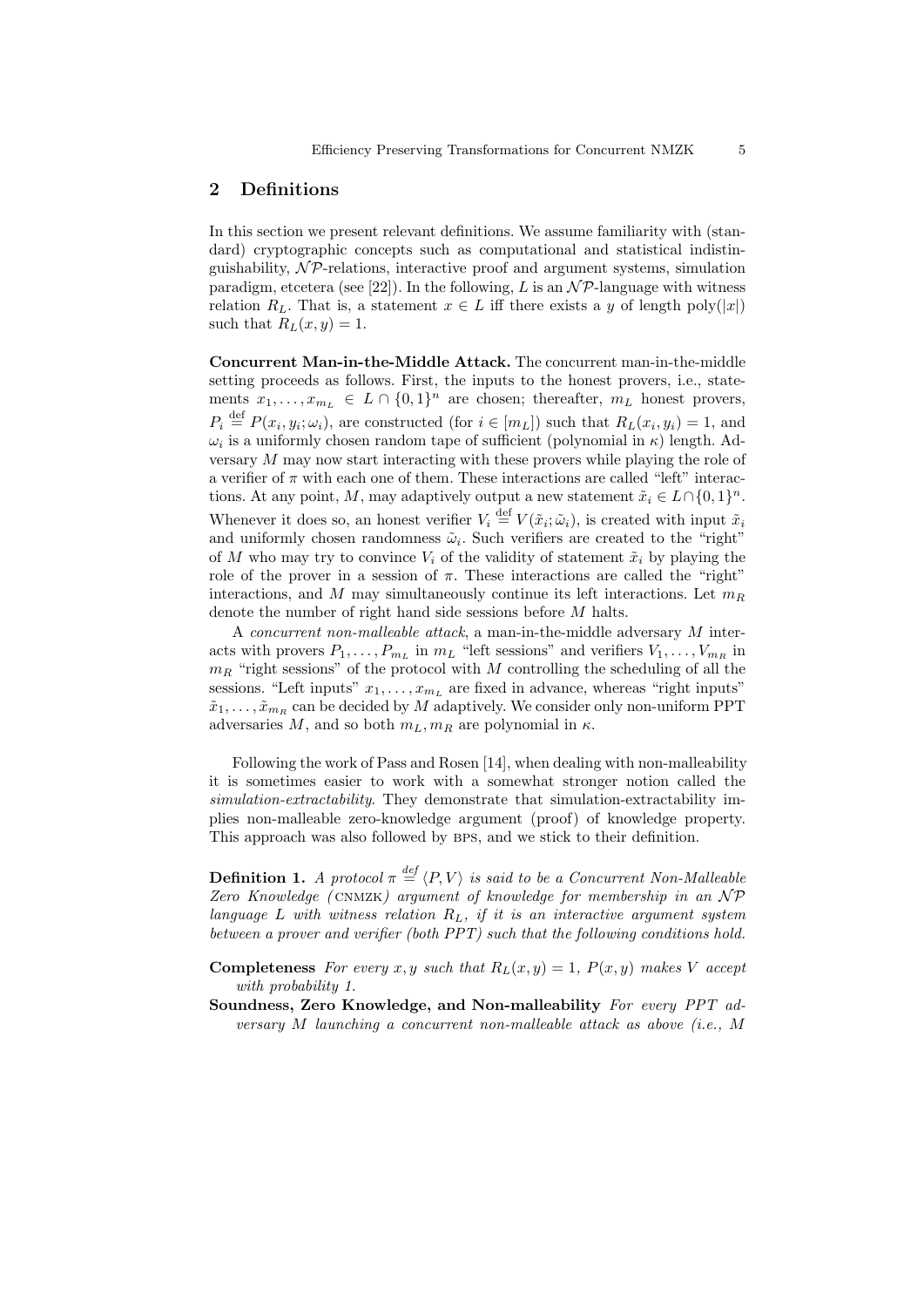#### 6 Rafail Ostrovsky, Omkant Pandey, Ivan Visconti

interacts with  $P_1, \ldots, P_{m_L}$  in "left sessions" and  $V_1, \ldots, V_{m_R}$  in right sessions as defined above), there exists an expected polynomial time simulatorextractor S such that for every set of "left inputs"  $x_1, \ldots, x_{m_L}$  we have  $\mathcal{S}(x_1,\ldots,x_{m_L})=(\nu,\tilde{y}_1,\ldots,\tilde{y}_{m_R})$  such that,

- $\nu$  is the simulated joint view of M and  $V_1, \ldots, V_{m_R}$ . Further, for any set of witnesses  $(y_1, \ldots, y_{m_L})$  defining the provers  $P_1, \ldots, P_{m_L}$ , the view  $\nu$ is distributed computationally indistinguishably from the view of M in a real execution.
- In the view  $\nu$ , let  $\text{TRANS}_{h}$  denote the transcript of  $h^{th}$  left execution, and  $\text{TRANS}_{\ell}$  that of  $\ell^{th}$  right execution,  $h \in [m_L], \ell \in [m_R]$ . If  $\tilde{x}_{\ell}$  is the common input in  $\text{TRANS}_{\ell}$ ,  $\text{TRANS}_{\ell} \neq \text{TRANS}_{h}$  (for all h) and  $V_{\ell}$  accepts, then  $R_L(\tilde{x}_\ell, \tilde{y}_\ell) = 1$  except with probability negligible in  $\kappa$ .

The probability is taken over the random coins of  $S$ . Further, the protocol is black-box CNMZK, if  $S$  is an universal simulator that uses  $M$  only as an oracle, i.e.,  $S = S^M$ .

The second condition in the definition of soundness above, says that if some right session is not an *exact copy* of any of the left sessions, then  $S$  should output a valid witness for the statement of that right session.

**The DDH Assumption.** Let  $q$  be a sufficiently large randomly chosen prime such that there exists another sufficiently large prime p that divides  $q - 1$ . Let  $G_p$  be an order p (multiplicative cyclic) subgroup of  $\mathbb{Z}_q$ , with some generator g. Then, the DDH assumption states that for randomly and independently chosen  $a, b, c \in \mathbb{Z}_p$ , the following two distributions are computationally indistinguishable:  $(g^a, g^b, g^{ab})$  and  $(g^a, g^b, g^c)$ .

**Strong Signatures.** A signature scheme  $(K, \text{SGN}, \text{VERIFY})$  is said to be *strongly* unforgeable if no efficient adversary, with access to a signing oracle with respect to verification key VK, can output a pair  $(m, \sigma)$  with non-negligible probability, such that:  $VERIFY(m, \sigma, VK) = 1$  and the pair  $(m, \sigma)$  does not correspond to the input-output pair of a performed oracle query. A strong signature scheme is a signature scheme that is strongly unforgeable.

**Notation.** Throughout the paper,  $\mu : \mathbb{N} \to \mathbb{R}$  denotes a negligible function in  $\kappa$ (the security parameter). If a message  $u$  appears in the "left" session, then its counterpart in the "right" session will be denoted by  $\tilde{u}$ .

# 3 Building Blocks: Efficient Instantiations

We discuss two of our main building blocks: (a) simulatable commitments, and (b) DDN-commitments. We assume here familiarity with *commitment schemes* and their computational/statistical/perfect binding and hiding properties (see [22]). Simulatable commitments were used by [12] to compile hvzk arguments into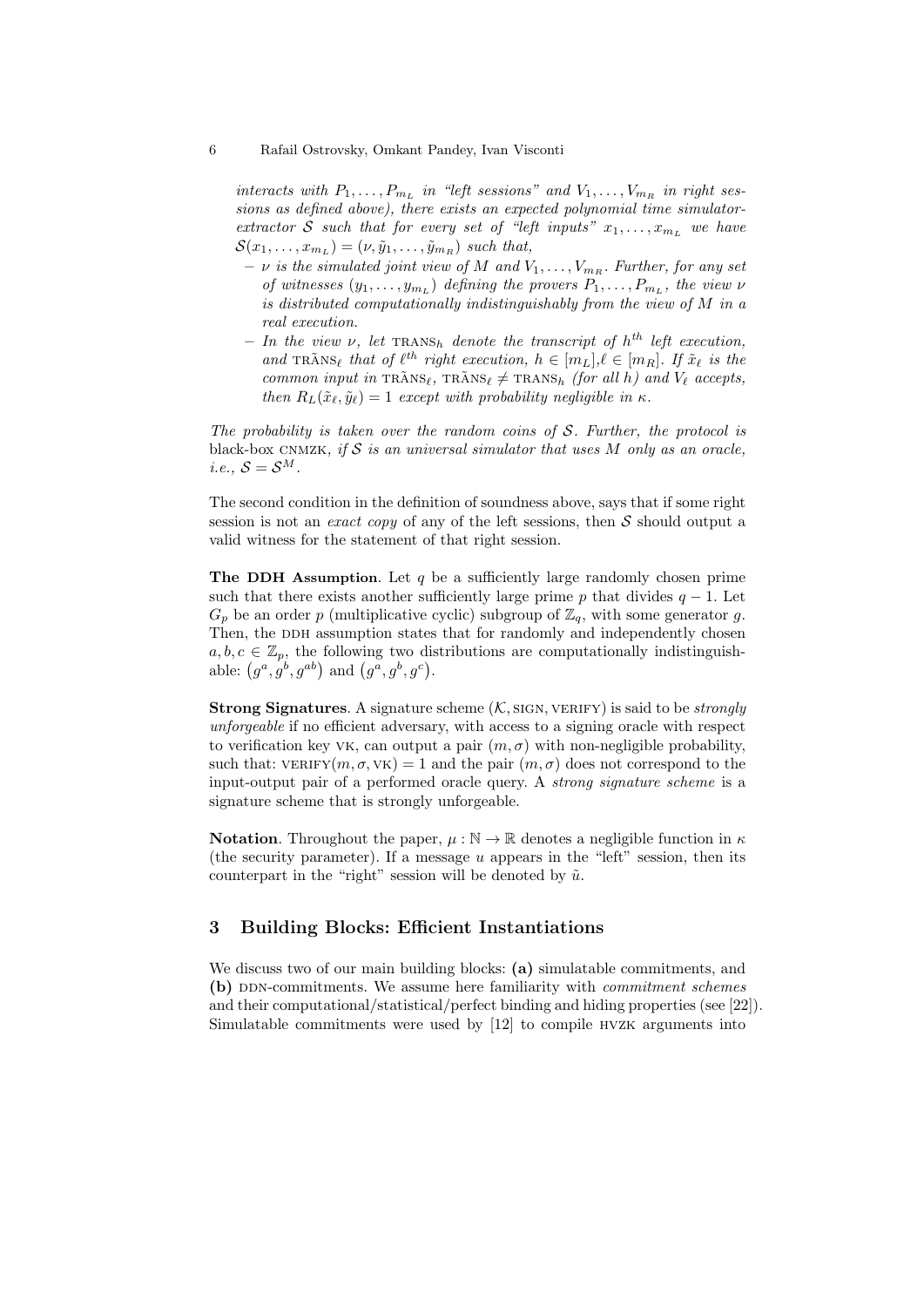concurrent zk arguments (for us just stand-alone zk suffices) – which we discuss briefly. Thereafter, we discuss an efficient implementation of the DDNcommitment scheme. Our descriptions are brief, and we refer the reader to the respective works for more details.

#### 3.1 Simulatable Commitments

A simulatable commitment [12] scheme is a tuple (COM, DCOM,  $P_{COM}$ ,  $V_{COM}$ ,  $S_{COM}$ ) such that  $(COM, DCOM)$  specifies an usual  $(non-interactive, perfectly binding,$ computationally hiding) commitment scheme. Additionally, it comes with a 3 round HVZK proof system  $(P_{COM}, V_{COM})$  to show, given two strings  $(c, v)$ , c is a commitment to v (i.e.,  $\exists r \text{ s.t. } c \leftarrow \text{COM}(v; r)$ ). The proof system has perfect completeness, optimal soundness<sup>7</sup>, and efficient prover (given input r);  $S_{COM}$  is the simulator for the hvzk property of the system. A construction of a simulatable commitment scheme, based on the DDH assumption, is given in the full version of this paper (the construction is due to [12], and admits statistical simulation). Note that because of the (computational) hiding property, it follows that the output of  $S_{COM}$  on input a true statement  $(c, v)$ , is computationally indistinguishable from its output on input a false statement  $(c, v')$ .

HVZK to Stand-alone ZK. Using simulatable commitments, [12] show how to transform any public coin HVZK argument system  $\pi_{\text{HV}}$  :  $\langle P_{\text{HV}} , V_{\text{HV}} \rangle$  to a new system, which is zero-knowledge with respect to any (PPT) verifier (i.e., the new system is stand-alone zk). We call this transformation the Micciancio-Petrank transformation, and denote the new system by  $\pi_{\text{MP}} : \langle P_{\text{MP}}, V_{\text{MP}} \rangle$ .<sup>8</sup>

To pinpoint a crucial property we need, we briefly explain how the transformed protocol  $\pi_{\text{MP}}$  proceeds. First, parties  $P_{\text{MP}}$  and  $V_{\text{MP}}$  execute a preamble phase, in which  $V_{MP}$  commits to a value  $v \in \mathbb{Z}_p$ , using a statistically hiding commitment;  $P_{MP}$  then commits to  $0^{\kappa}$  using simulatable commitments (let the commitment be denoted by c). Finally  $V_{MP}$  opens the value v to  $P_{MP}$ . The transcript of conversation is thus  $(c, v)$ . Now the second phase of the proof starts, in which  $V_{\text{MP}}$  acts like  $V_{\text{HV}}$ , but each challenge of  $V_{\text{MP}}$  is decided using "cointossing"-type style (see the full version of this paper for concrete details). The proof system, that comes with simulatable commitments, is used for this purpose with input statement  $(c, v)$ . Statement  $(c, v)$  is false in a real execution with high probability (which results in uniform output for  $V_{\text{HV}}$ 's challenges), but the simulator can setup a *true*  $(c, v)$  via rewinding (and hence bias the output of coin-tossing to any value). The protocol is thus both: zk and sound. The crucial property that we need, is described next.

<sup>&</sup>lt;sup>7</sup> Informally, it means that for a false statement  $(c, v)$ , given the first prover-message and the verifier-query, there is exactly one convincing answer.

 $8$  As mentioned earlier, the main result of [12] gives *concurrent*  $ZK$ ; stand-alone  $ZK$  is a special case and adds only *four* more rounds to  $\pi_{\text{HV}}$ .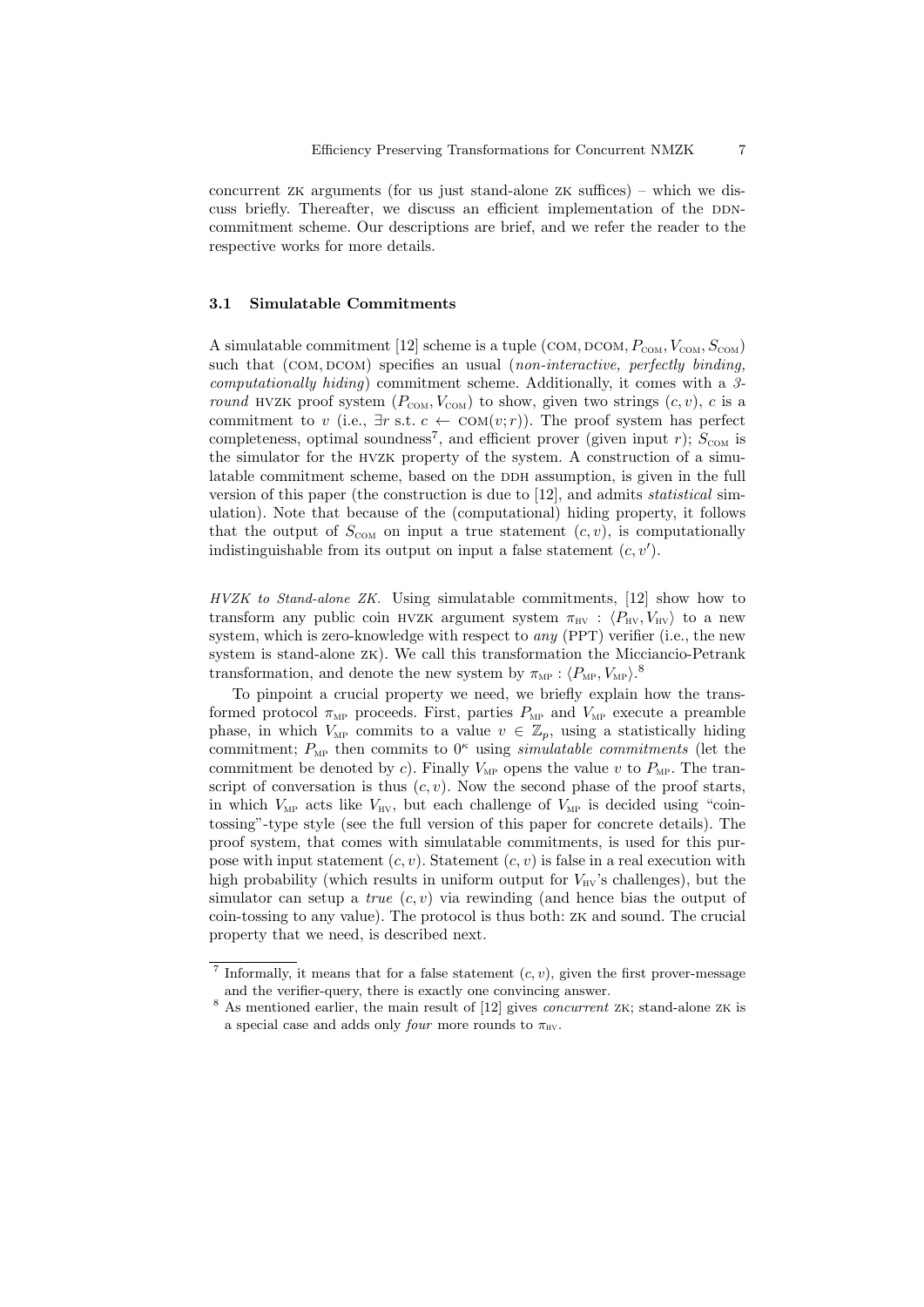Statistical Simulation with respect to "lucky" Provers. In general,  $\pi_{\text{MP}}$  is only computational zk, since the prover commits to  $0^{\kappa}$  while the simulator commits to  $v$  (the message opened by  $V_{MP}$ ). However, consider a prover who can always guess the value v correctly and commits to it instead of  $0<sup>\kappa</sup>$  (but uses its witness in the rest of the execution of  $P_{\text{MP}}$ ). Call such a prover "lucky".<sup>9</sup> Then, for such provers, the statement  $(c, v)$  (from first phase) is always true. Thus, if  $\pi_{HV}$  admits statistical simulation, the protocol  $\pi_{\text{MP}}$  also admits statistical simulation with respect to the "lucky" provers. Formally, there exists a simulator  $S_{\text{MP}}$  for every verifier  $V_{\text{MP}}^*$  (of the protocol  $\pi_{\text{MP}}$ ) such that the output of  $S_{\text{MP}}$  is *statistically indistinguishable* from the view of  $V_{\text{MP}}^*$  in a real execution with a "lucky" prover  $(\text{say } P_{\text{MP}}^{(\text{lucky})}).$ 

#### 3.2 The DDN Commitment

Our construction needs an efficient instantiation of the DDN-commitment protocol. The DDN-commitment protocol is *non-malleable* which means – intuitively – given a commitment c on some message v, knowledge of c does not help a man-in-the-middle adversary in constructing a new commitment  $c'$  of a *related* message  $v'$ . The formal definition that we shall stick to appears in the full version of this paper. (This definition is satisfied by the variant of DDN-commitment protocol given in [4].) An efficient instantiation appears in Fig. 1.

In step 2, we mention the use of an efficient SZKAOK. An appropriate SZKAOK would be the one obtained by *sequentially* repeating the Schnorr protocol [23]  $\omega(1)$  times. The size of verifier's challenge in each execution of Schnorr protocol, however, would only be  $\log \kappa$ .

In step 3 of the bck protocol, we need an efficient proof system for statements of type: "c, c<sub>1−r</sub> are commitments to  $v, x_{1-r}$  resp., s.t.  $\alpha = x_{1-r} + v \mod p$ ". Informally, it can be achieved as follows. Commitment  $c$  is a pair of values in  $\mathbb{Z}_q$ :  $(a, b)$ . Similarly,  $c_{1-r} = (a', b')$ . Compute  $A = aa' \mod q$ ,  $B = bb' \mod q$ . Now use the proof system of simulatable commitments, to prove that  $(A, B)$  is a commitment to  $\alpha$ . (Note that the proof system is only HVZK, but it can be first converted to (general) zk by using the Micciancio-Petrank transformation once again before it is used in step 3 of the bck protocol). The details are an easy exercise, which we defer to the full version of the paper.

# 4 An Efficiency Preserving Transformation

#### 4.1 The Extraction Preamble

The extraction preamble is just the the "kp/prs-preamble". This is a protocol between two players: a sender, A, and a receiver, B. The sender holds a value

<sup>&</sup>lt;sup>9</sup> Note that in real executions provers will not be "lucky" w.h.p.; the simulator will, however, setup the situation of the "lucky" prover to succeed.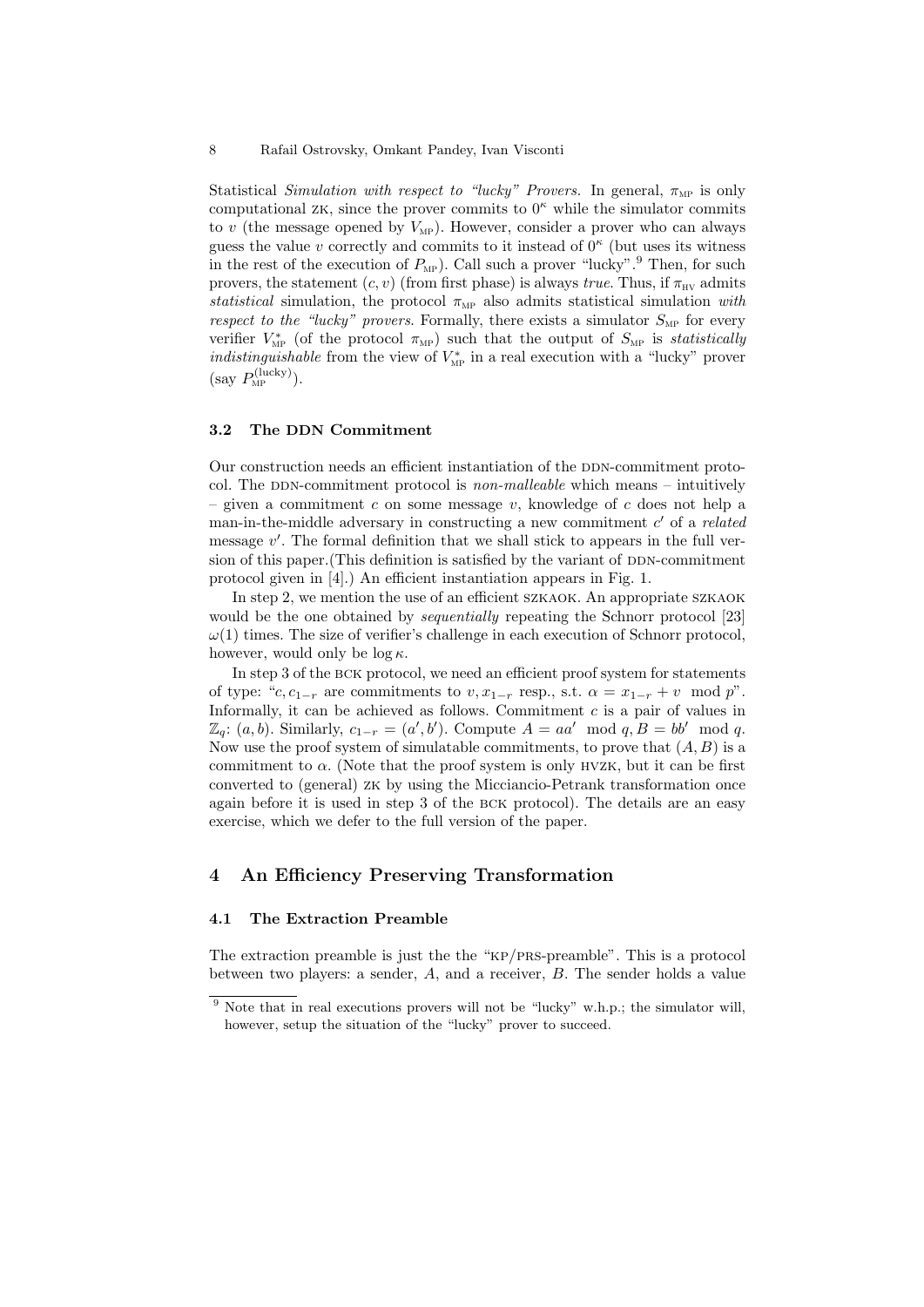The DDN-commitment protocol.

- 1.  $S_{\text{DDN}}$  sends VK the verification key of a strong signature scheme, computed using  $\mathcal{K}(1^{\kappa})$ . Let  $|VK| = \kappa$ .
- 2.  $S_{\text{DDN}}$  commits to v using the simulatable commitment scheme (COM, DCOM), and sends  $c \leftarrow \text{COM}(v; \omega)$  to  $\mathcal{R}_{\text{DDN}}$ . S<sub>ppn</sub> then proves to  $\mathcal{R}_{\text{DDN}}$  the knowledge of  $(v, \omega)$ using an efficient  $\omega(1)$ -round public-coin statistical zk argument of knowledge (szkaok). The last message of this szkaok is called the "Knowledge Determining  $Message''(KDM).$
- 3. For  $i = 1, ..., \kappa$ , define  $t^{(i)} = i \circ \forall K_i$ . Thus,  $|t^{(i)}| = 1 + \log \kappa$ . Let BCK<sup>||</sup> denote the protocol obtained by composing  $\beta$  parallel executions of the BCK protocol (described below), here  $\beta \in \omega(\log \kappa)$ . Recall that DDN defines two types of scheduling for  $BCK$ <sup> $\parallel$ </sup>: type-0 and type-1 (see [5]).
- 4. In parallel, for  $i = 1, ..., |vk|$ , execute the following protocol
	- For  $j = 1, ..., (1 + \log \kappa)$  do sequentially
		- Execute  $\text{BCK}^{\parallel}$  with type- $t_j^{(i)}$  scheduling.

Execute BCK<sup>||</sup> with type- $(1-t_j^{(i)})$  scheduling.

5.  $\mathcal{S}_{\text{DDN}}$  signs the full transcript of execution, and sends the signature  $\sigma$  to  $\mathcal{R}_{\text{DDN}}$  $\mathcal{R}_{\text{nnv}}$  verifies the signature.

The BCK protocol mentioned in step 3 above.

- 1.  $S_{\text{DDN}}$  chooses  $x_0, x_1 \in \mathbb{Z}_p$ , and commits to each one of them using simulatable commitments;  $c_b \leftarrow \text{COM}(x_b; \omega_b), b \in \{0, 1\}.$  (Step BCK1)
- 2.  $\mathcal{R}_{\text{DDN}}$  sends a bit r to  $\mathcal{S}_{\text{DDN}}$ . (Step BCK2)
- 3.  $S_{\text{DDN}}$  opens  $x_r$  and sends  $\alpha = x_{1-r} + v \mod p$ .  $S_{\text{DDN}}$  then proves to  $\mathcal{R}_{\text{DDN}}$  using an efficient zk protocol that: "c, c<sub>1−r</sub> are commitments to  $v, x_{1-r}$  resp., s.t.  $\alpha$  =  $x_{1-r} + v \mod p$ . This protocol is discussed in section 3.2. (Step BCK3)

**Fig. 1.** The  $O(\log \kappa)$ -round DDN commitment scheme.  $S_{\text{DDN}}$  holds a value  $v \in \mathbb{Z}_p$ .

 $v \in \mathbb{Z}_p$ .<sup>10</sup> Let  $a_i \stackrel{\text{def}}{=} \{(v_0^{i,j}, v_1^{i,j})\}_{j=1}^{\beta}$  be the list of pairs such that  $v_0^{i,j} + v_1^{i,j} = v_0^{i,j}$ mod p where values  $v_b^{i,j} \in \mathbb{Z}_p$  for all  $b \in \{0,1\}$  and  $i,j \in [\beta]$ . Here  $\beta = \beta(\kappa)$  is any function in  $\omega(\log \kappa)$ . So there are  $\beta$  such lists, each consisting of  $\beta$  pairs.

The preamble consists of three steps. First step is the commitment step. Sender A chooses the parameters for the (perfectly binding) simulatable commitment scheme<sup>11</sup>, and sends commitments to value v and to each share  $v_b^{i,j} \in \mathbb{Z}_p$ (defined as above), using com. The second step, (called the challenge-response

<sup>&</sup>lt;sup>10</sup> Here, and everywhere else in this paper, when we mention  $\mathbb{Z}_p$ , it should be assumed that  $\mathbb{Z}_p$  is an appropriately chosen order p subgroup of  $\mathbb{Z}_q$  in which DDH is hard, where  $p, q$  are as defined in the DDH assumption.

 $11$  These commitments will sometimes be referred to as Micciancio-Petrank commitments.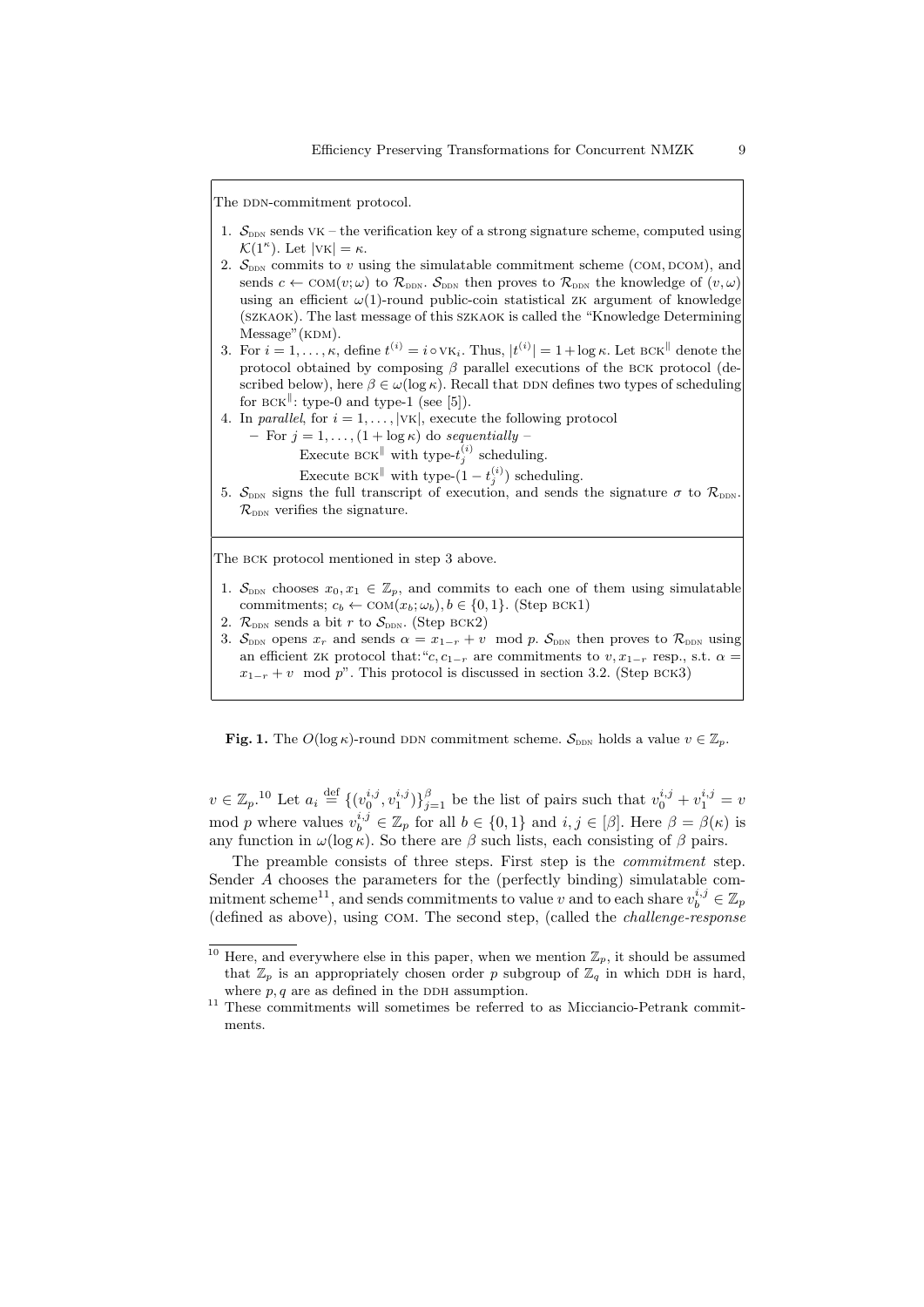step), is an interactive protocol consisting of  $\beta$  rounds, where in round i, player B sends a *challenge*  $r_i \in \{0,1\}^{\beta}$ , and A sends a *response* as follows. The response of A consists of an opening of the commitments to one of the elements of each pair in  $a_i$ . That is, if  $r_i^j = b$  (the j<sup>th</sup>-bit of  $r_i$ ), then A includes in its response the value  $v_b^{i,j}$ , and the randomness it used to commit to  $v_b^{i,j}$ . At the end of this step, we say that the preamble has *concluded*. The final step is the *opening* step. This step consists of  $A$  sending to  $B$ , the decommitment information corresponding to all the commitments of the *commitment* step. That is,  $A$  sends to  $B$  the values  $v, v_b^{i,j}$ , and the randomness it used to commit to them.

There can be other messages in the protocol between the prover concluding the preamble and the verifier opening the commitments. It is easy to see that if COM is a commitment scheme<sup>12</sup>, the extraction-preamble is an interactive commitment scheme. We now state a result from prs [25].

**Lemma 1.** (Adapted from [25]) Consider provers  $P_1, \ldots, P_m$  and an adversarial verifier  $A_{PRS}$  running m sessions of a protocol with the extraction-preamble as described above, where m is polynomial in  $\kappa$ . Then except with negligible probability in  $\kappa$ , in every thread of execution output by the KP/PRSsimulator, if the simulation reaches a point where  $P_i$  accepts the extraction-preamble with v as the secret of the sender (in that particular thread), then at the point when the preamble was concluded, the simulator would have already recorded the value v.

In fact, we will also need a refinement of this lemma. However, both the lemma and the refinement are not needed until the analysis of hybrid simulators (which appears in the full version of this paper). Thus, the refinement and a more detailed discussion is provided in the full version of this paper.

## 4.2 The Transformation

Overview. We provide an overview of our transformation here in order to present the basic ideas in the construction (issues originating in the proof due to these ideas, were discussed in the introduction). The transformed protocol has the following structure. In the first phase, the verifier  $V$  executes the extraction preamble (of  $O(\log \kappa)$  rounds with a value  $v \in \mathbb{Z}_p$  chosen uniformly. In the second phase, the prover commits to  $0^{\kappa}$  using our efficient DDN-commitment scheme. Note that the first message of this DDN-commitment phase includes a perfectly binding commitment to  $0^{\kappa}$  using a simulatable commitment scheme – which we denote by  $c^*$ . V now opens the value v in the preamble (along with opening all other commitments of the preamble). This defines the pair  $(c^*, v)$ .

Let the input protocol be  $\langle \pi_{\text{HV}} \rangle$ . Recall that the Micciancio-Petrank transformation goes in two steps. In the first step a preamble is run, to obtain a pair

 $12$  In our description, COM is chosen to be a simulatable commitment which is perfectly binding. For the extraction-preamble, however, a perfectly hiding commitment scheme (such as [10]) may be used as well. Also, for simplicity, we have chosen to use the extraction preamble in the prs-style, but the original style of Richardson-Kilian [24] will be more efficient.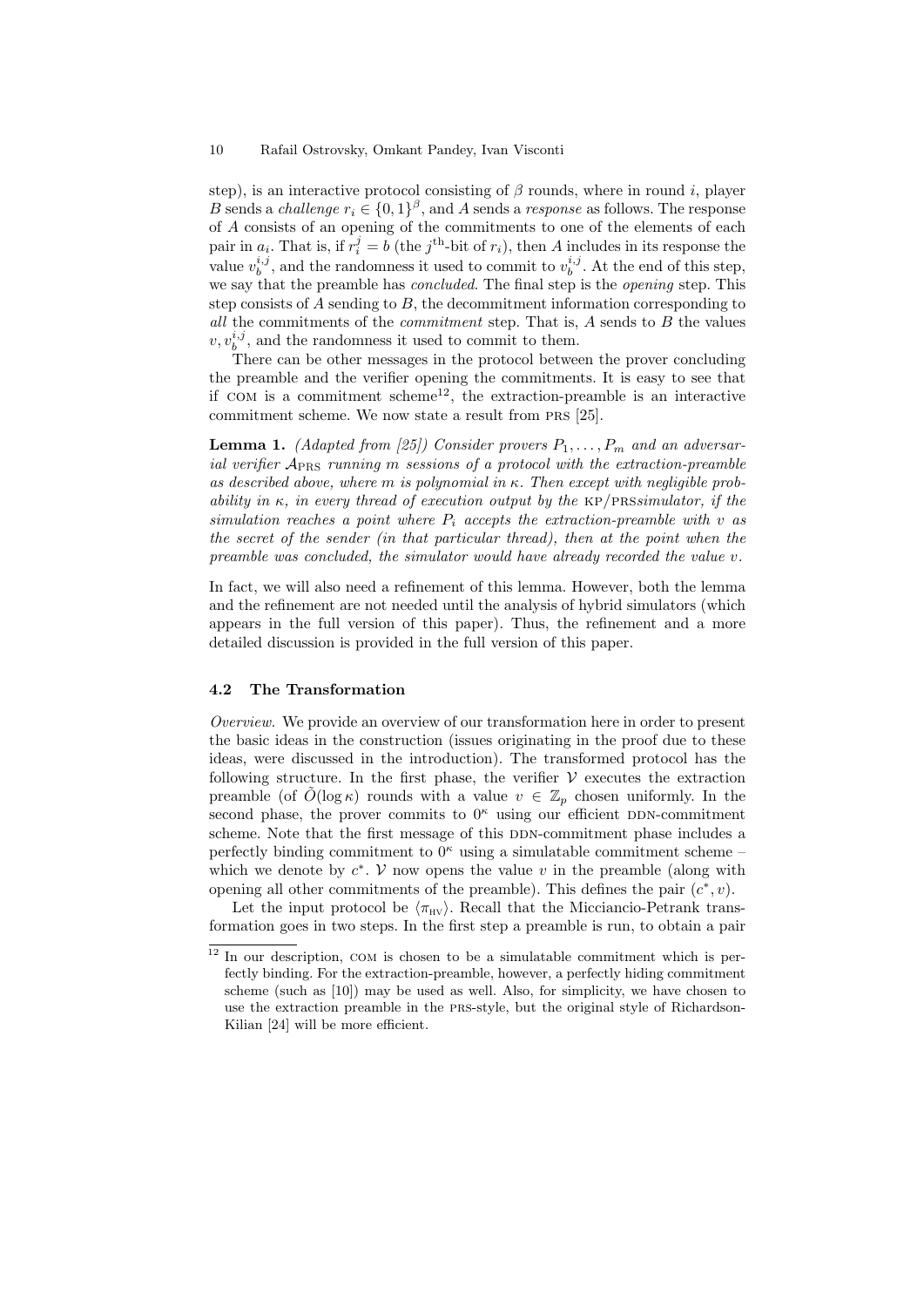$(c_1, v_1)$  and then the second step uses this pair to enforce random challenges from the verifier of  $\pi_{\text{HV}}$ . In our protocol also, both  $\mathcal{P}, \mathcal{V}$  now proceed exactly like this transformation, except that the first step of the transformation is not executed. Instead,  $(c^*, v)$  is used in place of  $(c_1, v_1)$ . (We also use the standard trick of sending a verification key vk of a strong signature scheme to be used as the identity for the DDN-commitment, and in the end sign the whole transcript).

The formal description of our transformation (sometimes also referred to as the *compiler*) is given in Figure 2. The compiler transforms any given public coin statistical hvzk argument of knowledge in a cnmzk argument of knowledge.

The Compiler (from HVZK to CNMZK): The given HVZK argument is  $\pi_{\rm HV}$ :  $\langle P_{\rm HV}, V_{\rm HV} \rangle$ .  $\mathcal{P} \to \mathcal{V}$ : Run the key generation algorithm,  $(VK, SK) \leftarrow \mathcal{K}(1^{\kappa})$ . Send VK to  $\mathcal{V}$ .

 $V \leftrightarrow \mathcal{P}: \mathcal{V}$  chooses a value  $v \in_r \mathbb{Z}_p$ .  $\mathcal{V}$  and  $\mathcal{P}$  then execute the "extraction preamble" where  $V$  plays the role of the sender, with input  $v$ ;  $P$  plays the role of the receiver. Let  $c \leftarrow \text{COM}(v; \omega), c_b^{i,j} \leftarrow \text{COM}(v_b^{i,j}; \omega_b^{i,j})$  denote the corresponding commitments. Recall that:  $b \in \{0, 1\}$ ,  $i, j \in [\beta]$ ,  $v_0^{i, j} + v_1^{i, j} = v$ . Here,  $\omega, \omega_b^{i, j}$  denote the randomness used by the commitment scheme.

 $\mathcal{P} \leftrightarrow \mathcal{V}$ :  $\mathcal{P}$  and  $\mathcal{V}$  execute a DDN-commitment protocol in which  $\mathcal{P}$  plays the role of  $S_{\text{DDN}}$  with input  $0^{\kappa}$ , and V plays the role of  $\mathcal{R}_{\text{DDN}}$ . Let  $\text{FM}^*$  =  $(p^*, q^*, p^*, h^*, \forall K^*, c^* \leftarrow \text{COM}(0^{\kappa}; \omega^*)),$  denote the first message of the DDNcommitment protocol.

 $V \rightarrow \mathcal{P}$ : V executes the *opening* step of the "extraction preamble", by sending the opening of all commitments sent in phase 2. That is,  $\mathcal V$  sends to  $\mathcal P$  the values:  $v, v_b^{i,j}$  and randomness  $\omega, \omega_b^{i,j}$ , where  $b, i, j$  are defined as above.

 $\mathcal{P} \leftrightarrow \mathcal{V}$ :  $\mathcal{P}$  (resp.,  $\mathcal{V}$ ) applies the Micciancio-Petrank transformation to  $P_{\text{HV}}$  (resp.,  $V_{\text{HV}}$ ) to obtain the algorithm  $P_{\text{MP}}$  (resp.,  $V_{\text{MP}}$ ). Now,  $P$  and  $V$  execute the  $(P_{\text{MP}}, V_{\text{MP}})$ protocol with common input  $(x, c^*, v)$  in which  $P$  (using  $P_{MP}$ ) proves to  $V$  (using  $V_{MP}$ ) that  $x \in L \cap \{0,1\}^n$ .

 $P \rightarrow V$ : Let trans denote the transcript of communication so far. P computes  $\sigma \leftarrow \text{SIGN}(\text{trans}, \text{SK}, \text{VK})$ , and sends  $\sigma$  to  $V$ .

**Fig. 2.** The Transformed Argument System  $\pi$  :  $\langle \mathcal{P}, \mathcal{V} \rangle$ 

In all steps above, whenever a message is not according to the protocol specifications, an honest party aborts the protocol.<sup>13</sup> We will frequently refer to above

<sup>&</sup>lt;sup>13</sup> In particular, this means that in second phase (extraction preamble phase), all commitments, challenges, and responses (i.e., openings) are valid; and during the fourth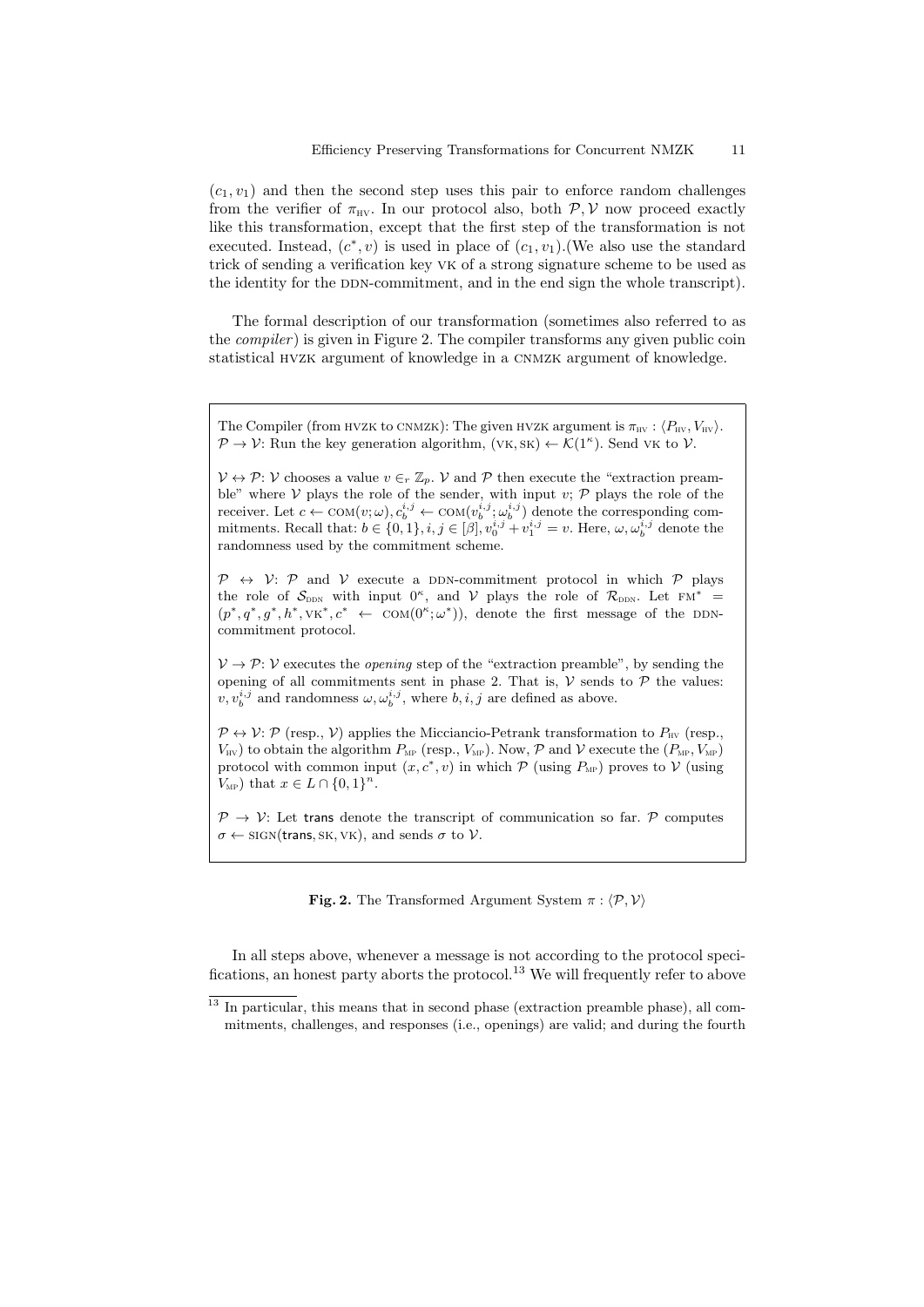steps as *phases*. Thus, our transformation has six phases, where in phase-1  $\mathcal{P}$ sends a verification key to  $\mathcal{V}$ , in phase-2  $\mathcal{V}$  and  $\mathcal{P}$  execute an extraction preamble, and so on.

#### 4.3 Proving Concurrent Non-malleability

We now proceed to the actual proof that  $\pi$ :  $\langle \mathcal{P}, \mathcal{V} \rangle$  is indeed a CNMZK argument of knowledge, given that  $\pi_{\text{HV}}$ :  $\langle P_{\text{HV}}, V_{\text{HV}} \rangle$  is a public coin honest verifier statistical zero-knowledge argument of knowledge. Using a series of hybrid simulators, we will show how to simulate the joint view of M and  $V_1, \ldots, V_{m_R}$ , while simultaneously extracting a witness for each  $\tilde{x}_\ell$  whenever  $V_\ell$ 's view is accepting and  $TRANS_{\ell} \neq TRANS_{h}$  (for all h). Assume M to be deterministic, without loss of generality. It is easy to see that if  $\tilde{v}_{K_\ell} = v_{K_h}$  for some  $\ell, h$  (i.e., M copies the tag), then due to the strong unforgeability of the signature scheme, it holds that  $TRANS_{\ell} = TRANS_{h}$  except with negligible probability. Thus, in the proof we will not attempt to extract a witness for  $\tilde{x}_\ell$  whenever  $\tilde{v}_{k\ell} = v_{k\ell}$ . We now define some random variables.

Let  $\nu$  be a random variable denoting the joint view of M and  $V_1, \ldots, V_{m_R}$ in a real execution of  $\pi$ . Similarly,  $\nu^{(i)}$  will be the random variable denoting the output of hybrid simulator  $\mathcal{H}_i$ ,  $i = 1, 2, \ldots$  For every "left" session  $h \in [m_L]$ , let  $v_h^{(i)}$  $h<sup>(i)</sup>$  denote the value committed to by M in phase-2 (i.e., extraction-preamble) of session h; and let  $\mathbf{v}_h^{(i)}$  $h<sup>(i)</sup>$  denote the value committed to by prover  $P_h$  in phase-3 (i.e., the DDN-commitment phase) of that session. Of course,  $\mathbf{v}_h^{(i)} = 0$  for an honest prover. Define random variables  $\tilde{v}^{(i)}_\ell$  $\tilde{\mathbf{v}}_{\ell}^{(i)}, \tilde{\mathbf{v}}_{\ell}^{(i)}$  $\ell$ <sup>(*i*</sup>) for right sessions  $\ell \in [m_R]$ , analogously. Thus,  $\tilde{v}^{(i)}_\ell$  $\ell$ <sup>(i)</sup> denotes the value committed to by  $V_{\ell}$  in phase-2 of  $\ell^{\text{th}}$  right session; and  $\tilde{\mathbf{v}}_{\ell}^{(i)}$  $\ell$ <sup>(*i*</sup>) denotes the value committed to by M to  $V_{\ell}$  in phase-3 of the same session on right, here  $\ell \in [m_R]$ . Finally, define  $b_{\ell}^{(i)}$  $\chi_{\ell}^{(i)}$  to be a random boolean variable denoting whether in right-session  $\ell, V_{\ell}$  rejects  $(b_{\ell}^{(i)} = 0$  and 1 otherwise) at the end of phase-3 (i.e., the DDN-commitment phase) in a simulation by  $\mathcal{H}_i$ .

Overall strategy of the proof. In our proof the key-idea is to ensure that  $\forall \ell, \tilde{\mathbf{v}}_{\ell}^{(i)}$  $\tilde{\mathbf{v}}_{\ell}^{(i)} \neq \tilde{\mathbf{v}}_{\ell}^{(i)}$  while at the same time  $\mathbf{v}_{h}^{(i)} = v_{h}^{(i)}$  $h^{(i)}(h)$  with high probability.

We do this by designing a series of hybrid experiments  $\mathcal{H}_i$  setting up  $\mathbf{v}_h^{(i)}$  =  $v_h^{(i)}$  $\mathbf{h}_h^{(i)}$  one-by-one for all left sessions  $h$ ; it would be done while maintaining  $\tilde{\mathbf{v}}_\ell^{(i)}$  $\hat{\ell}^{(i)} \neq$  ${\tilde v}^{(i)}_\ell$  $\ell$ <sup>(i)</sup> for every right session in all the hybrid experiments with high probability. This would result in our final simulator using the Micciancio-Petrank method to succeed on left; whereas the adversary  $M$  will be forced to use the real witness due to the aforementioned condition on right. We start by presenting our first hybrid.

<sup>(</sup>i.e., opening) phase,  $P$  confirms that all openings are valid and that  $v_0^{i,j} + v_1^{i,j} = v$ mod  $p$  for all values of  $i, j$ .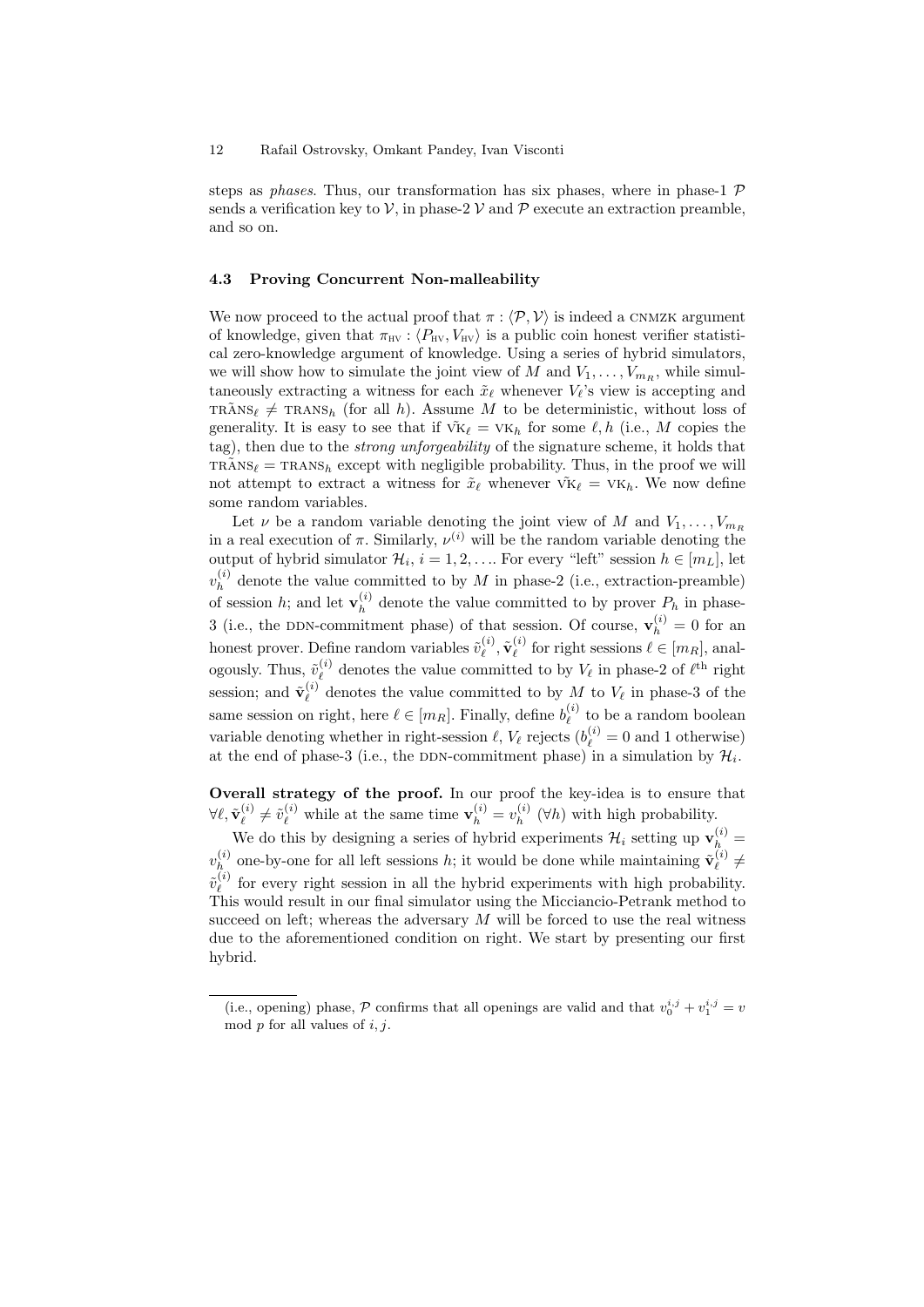**Simulator**  $\mathcal{H}_0$ . This simulator is provided with auxiliary inputs  $y_\ell \in R_L(x_\ell)$ for all left statements  $x_\ell$  for  $\ell = 1, \ldots, m_L$ . Let  $\gamma$  denote the uniformly chosen random tape of  $\mathcal{H}_0$ . The simulator starts interacting with  $M(\boldsymbol{x}, z)$ , where z is M's auxiliary input and  $\boldsymbol{x} \stackrel{\text{def}}{=} (x_1, \ldots, x_{m_L})$ . On left,  $\mathcal{H}_0$  acts as honest provers  $P_1, \ldots, P_{m_L}$  (with independent and uniform random tapes) using inputs  $y_1, \ldots, y_{m_L}$ . On right,  $\mathcal{H}_0$  acts as honest verifiers  $V_1, \ldots, V_{m_R}$  (with independent and uniform random tapes). When  $M$  halts,  $\mathcal{H}_0$  outputs the (joint) view of M and all  $V_{\ell}, \ell \in [m_R]$ , and halts. Recall that  $\nu$  denotes the joint view in a real execution of  $\pi$ , and  $\nu^{(0)}$  is the output of  $\mathcal{H}_0$ . The simulation is perfect, and so  $\nu \equiv \nu^{(0)}$ . Because we use a perfectly binding commitment scheme, values  $\tilde{v}^{(0)}_\ell$  $\tilde{\mathbf{v}}^{(0)}_\ell, \tilde{\mathbf{v}}^{(0)}_\ell$  $\ell^{(0)}$  are well defined. Let  $p_0$  be the probability that there exists a right session  $\ell$  such that  $\left(\tilde{v}_{\ell}^{(0)} = \tilde{\mathbf{v}}_{\ell}^{(0)}\right)$  $\binom{0}{\ell}$  conditioned on the occurrence of the event " $V_{\ell}$ accepts".

Claim.  $p_0 \leq \mu(\kappa)$ 

*Proof.* Contrary to the claim, suppose that  $p_0 \geq 1/s(\kappa)$  for some polynomial s(.). Hence, for a non-negligible fraction of random tapes  $\gamma$ , it holds that for one of the right-sessions (say  $\ell^{\text{th}}$ ) M succeeds in setting  $\tilde{v}^{(0)}_{\ell} = \tilde{\mathbf{v}}^{(0)}_{\ell}$  $\ell^{(0)}$ , and  $V_{\ell}$  accepts at the end of DDN-commitment phase of right-session  $\ell$  (i.e.,  $b_{\ell}^{(0)} = 1$ ). We construct two machines  $M^*$ ,  $M^*_{\text{DDN}}$ , and use them to break the semantic security of the commitment scheme denoted by the extraction preamble.

Machine  $M^*$  incorporates  $M(x, z)$  and interacts with it exactly as  $\mathcal{H}_0$  except for the following two differences. First, in the  $\ell^{\text{th}}$ -right-session,  $V_{\ell}$  does not execute the extraction-preamble internally; instead it receives the commitment from an outside party A. That is, it chooses two values  $v'_0, v'_1 \in \mathbb{Z}_p$  uniformly at random, and sends them to the outside sender  $A$  (of the extraction-preamble<sup>14</sup>). A then commits to  $v'_b$ , where  $b \in_R \{0,1\}$  which  $M^*$  forwards to  $M(\boldsymbol{x},z)$  as part of  $V_{\ell}$ . Second, as soon as the preamble (of  $\ell^{\text{th}}$ -right-session) concludes,  $M^*$ outputs its complete internal state, denoted  $ST_{M^*}$ , and halts.

Next, we use  $M^*$  to construct a DDN-sender  $M^*_{\text{DDN}}$  as follows.  $M^*_{\text{DDN}}$  starts with state  $ST_{M^*}$  and continues the rest of the execution internally exactly as  $\mathcal{H}_0$ , except for the following difference. In the DDN-commitment phase of  $\ell^{\text{th}}$ right-session, instead of internally emulating the actions of a DDN-receiver,  $V_{\ell}$ (which is an internal part of  $M_{\text{DDN}}^{*}$ ) interacts with an external DDN-receiver  $\mathcal{R}_{\text{DDN}}$ .  $M_{\text{DDN}}^*$  halts as soon as this phase finishes.

Finally, to break the semantic security of the extraction-preamble, our adversary (say  $\mathcal{A}_{COM}$ ) proceeds as follows. Given  $M(\mathbf{x}, z)$ ,  $\mathcal{A}_{COM}$  first acts as  $M^*$  to receive a commitment from external A. Once, this interaction is over, we have the state  $ST_{M^*}$  and hence the adversary  $M^*_{\text{DDN}}$ . (By construction, the execution of  $M_{\text{DDN}}^*$  is identical to that of  $\mathcal{H}_0$  up to the point where DDN-phase completes). Now  $\mathcal{A}_{COM}$  interacts with  $M^*_{DDN}$  while acting as  $\mathcal{R}_{DDN}$ , and if the interaction is

<sup>&</sup>lt;sup>14</sup> Recall that we can look at the extraction-preamble as an interactive commitment scheme.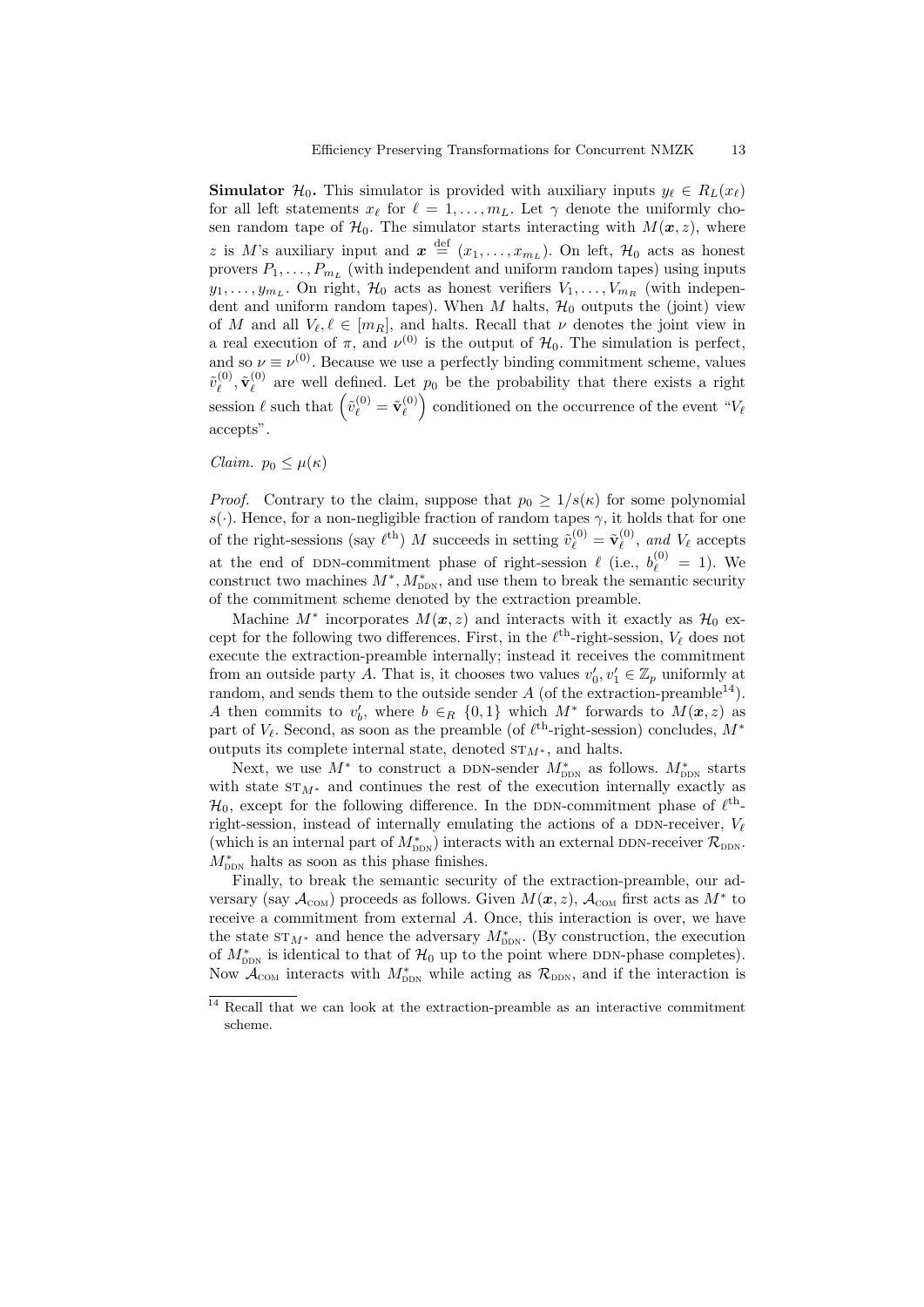#### 14 Rafail Ostrovsky, Omkant Pandey, Ivan Visconti

accepting, it applies the DDN-extractor,  $E_{DDN}$ , to  $M_{DDN}^{*}$  and outputs whatever  $E_{\text{DDN}}$  outputs.

 $M_{\text{DDN}}^*$  is a machine that succeeds in committing to  $v'_b$  with probability  $\geq p_0$ over the randomness of whole experiment. It follows that for at least  $p_0/2$  fraction of views  $ST_{M^*}$ ,  $M^*_{\text{DDN}}$  (using  $M(\boldsymbol{x}, z)$ ) successfully commits the value  $v'_b$  to  $\mathcal{R}_{\text{DDN}}$ with probability at least  $p_0/2$ . Thus, from the properties of the DDN-commitment scheme, we conclude that  $E_{\text{DDN}}$  extracts  $v'_{b}$  with probability  $p_{0}/2 - \mu(\kappa)$  by running in expected polynomial time. Hence,  $\mathcal{A}_{COM}$  can guess b with probability  $p_0/2(p_0/2 - \mu(\kappa)) \ge p_0^2/8$  contradicting the semantic security of the extraction $p$ reamble.  $\square$ 

Before proceeding further with the proof, imagine the following hybrid experiment  $\mathcal{H}'_1$ : it is the same as  $\mathcal{H}_0$  except that it also performs the extraction of  $KP/PRS\text{-}secrets$   $v_h$  on left by running both main as well as look-ahead threads just like the kp/prs-simulator.<sup>15</sup>

Note that  $\mathcal{H}'_1$  simulates honest verifiers  $V_1, \ldots, V_{m_R}$  on right, and runs real provers  $P_1, \ldots, P_{m_L}$  on left of  $M(\boldsymbol{x}, z)$  in executing all the threads. If extraction of KP/PRS-secrets fails, (i.e., KP/PRS-simulator gets "stuck") than  $\mathcal{H}'_1$  aborts.

Recall that the "threads" of a kp/prs-simulator are classified into three types: a main thread, look-ahead threads that share a prefix with the main thread, and look-ahead threads that do not share any prefix with the main thread. Furthermore, all these threads can be ordered by their finishing time: thread 1 is the one that finishes first, thread 2 is the one that finishes second, and so on.

Threads contain several left and right sessions. In each left session belonging to a thread, if the execution of that session reaches the DDN-commitment phase, that session will contain the first message fm<sup>∗</sup> . Each thread can contain at most  $m_L$  such first messages, and there are at most  $N \in O((\beta m_L)^2)$  FM<sup>\*</sup>s that ever appear in an execution of  $\mathcal{H}'_1$ . Further, in any given thread, these FM<sup>\*</sup>s can be ordered by their order of appearance, and since each thread can be ordered as explained above, we have an implicit ordering on these first messages which we denote by  $FM_1^*, \ldots, FM_N^*$ .

Observe that instead of executing all look-ahead threads at once, it is possible to only execute look-ahead threads of  $\mathcal{H}'_1$  up to a specific point (e.g., up to the point where a specific first message  $FM_i^*$  appears) and then from thereon stop running any look-ahead threads and just complete the main-thread from where it was left.

We are now ready to explain our next  $3N + 1$  hybrid simulators:  $\mathcal{H}_{i:0}, \mathcal{H}_{i:1}$ , and  $\mathcal{H}_{i:2}$  for  $i = 1, \ldots, N$ . Define  $\mathcal{H}_{0:2}$  to be the same as  $\mathcal{H}_0$ .

Simulator  $\mathcal{H}_{i:0}$ . This experiment is the same as  $\mathcal{H}_{i-1:2}$  except that it runs lookahead threads up to the point where  $FM_i^*$  gets generated. After this point, the experiment continues the execution of main-thread directly without running any

<sup>&</sup>lt;sup>15</sup> Values  $v_h, \mathbf{v}_h, \tilde{v}_\ell, \tilde{\mathbf{v}}_\ell$  are defined for session h of the main thread. For look-ahead threads, we'll introduce a new variable when needed.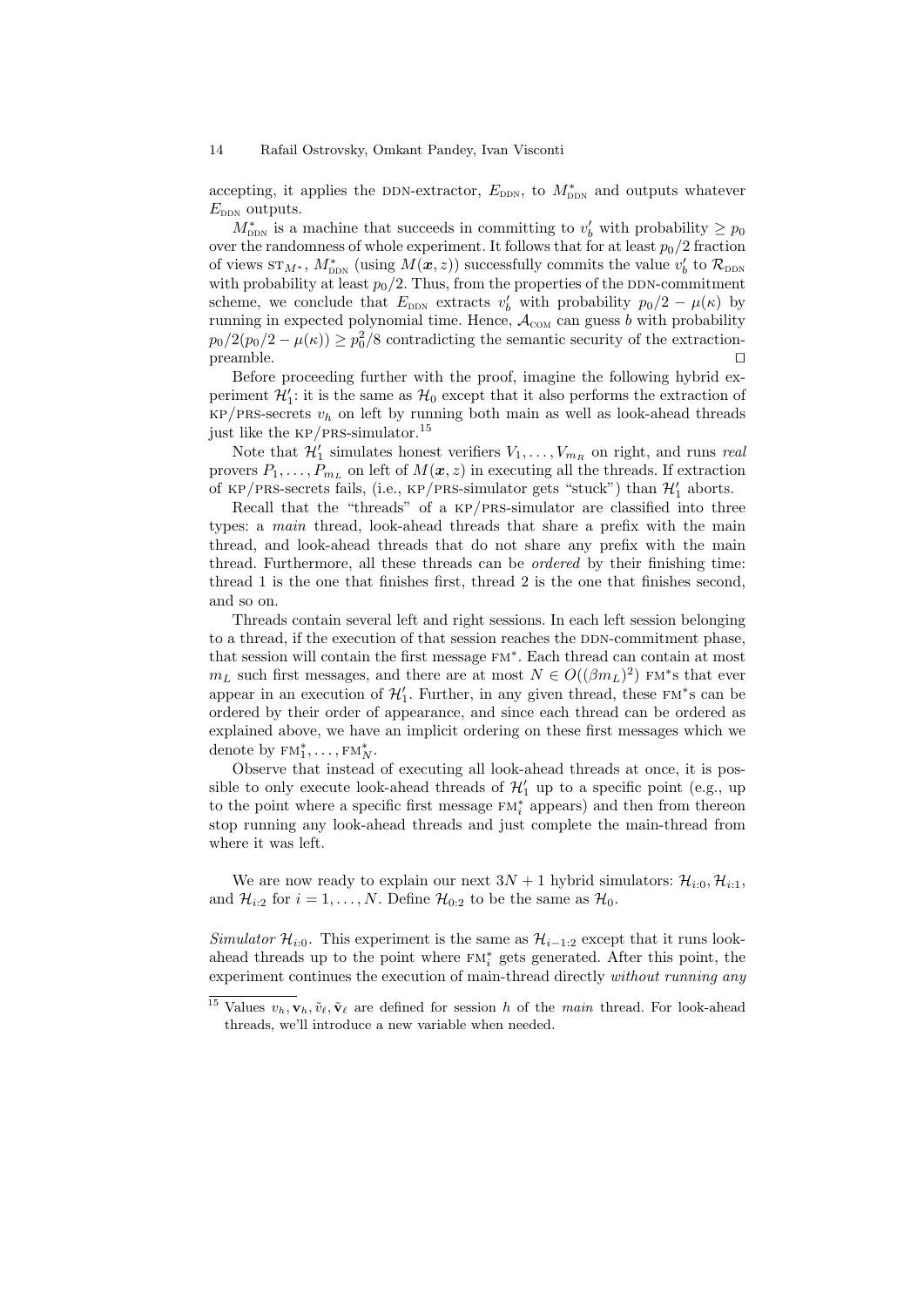look-ahead threads at all. Note that up to this point, KP/PRS-secret  $v_i$  must have been extracted for all left sessions  $j$  for which the extraction preamble concludes successfully (in *any* thread), with high probability; and the experiment aborts if this is not the case.

Simulator  $\mathcal{H}_{i:1}$ . Consider an execution of our previous simulator  $\mathcal{H}_{i:0}$ . Since the execution reaches to the point  $FM_i^*$ ,  $\mathcal{H}_{i:0}$  must have extracted the value committed to in the extraction preamble of the session to which  $FM_i^*$  belongs. Denote this value by  $e_i$ .

Simulator  $\mathcal{H}_{i:1}$  is the same as  $\mathcal{H}_{i:0}$  except that when creating  $FM_i^*$ , it commits to  $e^i$  instead of committing to  $0^{\kappa}$  using uniform randomness  $\lambda_i$ . It uses  $(e_i, \lambda_i)$ to complete the DDN-commitment phase of this session when needed.

Note that  $e_i$  is extracted "correctly" (i.e., equals the value opened by M later on in this session) with high probability.  $\mathcal{H}_{i,1}$  aborts if this is not the case.

Simulator  $\mathcal{H}_{i:2}$ . This simulator is the same as  $\mathcal{H}_{i:1}$  except that in all sessions j (across all threads) that belong to  $FM_i^*$ , if phase-5 is ever reached, it uses the Micciancio-Petrank simulator along with "trapdoor"  $(e_i, \lambda_i)$  defined in previous hybrid-simulator to succeed in this phase.

Our final simulator-extractor will use  $\mathcal{H}_{N:2}$ , to construct the final view. Due to space constraints, an analysis of above hybrid simulators is provided in the full version of this paper. We move on to present our final simulator.

**The Final Simulator-extractor S.** For succinctness, let us denote  $\mathcal{H}_{N-2}$  by  $\mathcal{H}_2$ . Our simulator-extractor S works as follows. It first runs the hybrid simulator  $\mathcal{H}_2$  to produce a joint view  $\nu^{(2)}$ . The statements in the right executions (in  $\nu^{(2)}$ ) are  $\tilde{x}_1, \ldots, \tilde{x}_{m_R}$ . For each right session  $\ell \in [m_R]$ , if  $V_{\ell}$  accepts the proof and  $\forall h \in [m_L] \ \tilde{\text{v}}_k \neq \text{v}_k$ , the simulator S extracts (a witness)  $\tilde{y}_\ell \in R_L(\tilde{x}_L)$ . The extraction for each such  $\ell$  is performed one by one, as follows.

- 1. First, S defines an adversarial machine  $\mathcal{A}_{DDN}^{(\ell)}$  as follows.  $\mathcal{A}_{DDN}^{(\ell)}$  incorporates  $M(x, z)$  and proceeds exactly as  $\mathcal{H}_2$  by internally simulating all the honest parties, except for the part of  $V_\ell$  in the main thread which receives the phase-3 DDN-commitment.  $\mathcal{A}_{\text{DDN}}^{(\ell)}$  terminates the execution after sending the knowledge-determining-message (KDM) to the external receiver. Now,  $S$  uses the (guaranteed) extractor which can work on this prefix (up to the  $KDM$ ) to extract the value committed to by  $\mathcal{A}_{DDN}^{(\ell)}$  in view  $\nu^{(2)}$ . Let the extracted value be  $u$  ( $S$  aborts if extraction fails).
- 2. If  $u = \tilde{v}_{\ell}^{(2)}$  $\mathcal{L}^{(2)}$ , S aborts the extraction and halts. Otherwise, it defines a new machine  $\mathcal{A}_{\text{MP}}^{(\ell)}$  as follows.  $\mathcal{A}_{\text{MP}}^{(\ell)}$  is exactly as  $\mathcal{H}_2$  that incorporates  $M(\bm{x}, z)$  and all the simulated honest parties internally, except for the part of  $V_{\ell}$  in the main thread which receives the phase-5 (i.e., Micciancio-Petrank) proof.  $\mathcal{A}_{\text{MP}}^{(\ell)}$ is then a Micciancio-Petrank prover. It then applies the extractor guaranteed for such a prover, to extract a value  $\tilde{y}_\ell$  – supposedly a witness for  $\tilde{x}_\ell$  (repeat this procedure to obtain  $\tilde{y} = {\tilde{y}_1, \ldots, \tilde{y}_{m_R}}$ . It then outputs  $\tilde{y}$  and halts.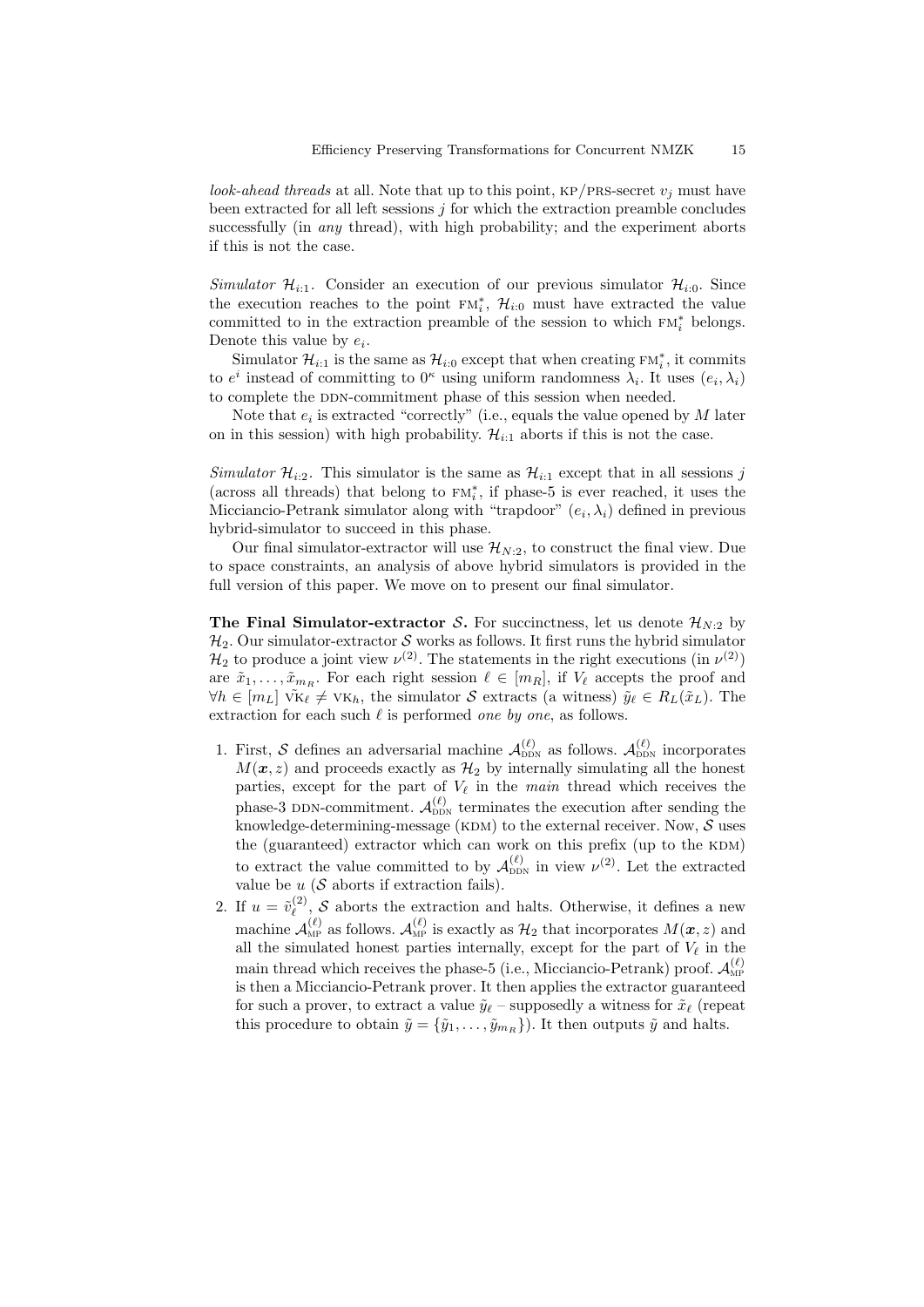#### 16 Rafail Ostrovsky, Omkant Pandey, Ivan Visconti

A few remarks are in order. First, let us mention why we need to execute the first step involving  $\mathcal{A}_{\text{DDN}}^{(\ell)}$ , and why not directly execute the second step and extract  $\tilde{y}_\ell$  using  $\mathcal{A}_{\text{MP}}^{(\ell)}$ . This is done in order to ensure that the extraction procedure has expected polynomial running time. Because otherwise, if  $\tilde{\mathbf{v}}_{\ell}^{(2)} = \tilde{v}_{\ell}^{(2)}$  (even if with  $\text{conv}$  negligible probability – equation ??), the extraction procedure would never halt. As a result, the running time of  $S$  will not be bounded by any polynomial. Extracting  $u\ (=\tilde{\mathbf{v}}_{\ell}^{(2)}$  $\mathcal{A}_{\ell}^{(2)}$ ) using  $\mathcal{A}_{\text{DDN}}^{(\ell)}$  allows S to abort whenever it is in this case.

Second, a subtlety in constructing  $\mathcal{A}_{DDN}^{(\ell)}$  (and  $\mathcal{A}_{MP}^{(\ell)}$  as well) is worth mentioning here.  $\mathcal{A}_{\text{DDN}}^{(\ell)}$  acts as  $\mathcal{H}_2$  internally and hence executes various "threads of execution" which may share a prefix with the main thread. When  $\mathcal{A}_{\text{DDN}}^{(\ell)}$  interacts with the external receiver, it may define parts of some look-ahead threads. If the KDM did not appear in the shared prefix,  $\mathcal{H}_2$  will have to *internally continue* the execution of these look-ahead threads who share a prefix with the main-thread (defined by the external receiver). The fact that the protocol is public coin up to the KDM, allows  $\mathcal{H}_2$  to do that if required. Thus  $\mathcal{A}_{\text{DDN}}^{(\ell)}$  (and for the same reason,  $\mathcal{A}_{\text{MP}}^{(\ell)}$ ) is indeed well defined. From here, deriving our main theorem (Theorem 1) is not hard. Due to space constraints, this proof appears in the full version of this paper.

## 5 Efficiency

The Actual Cost. It is easy to see that the additional overhead incurred by the new prover and verifier, is dominated by three steps (overhead from all other steps is a *small* additive constant). First overhead is  $\beta^2$  exponentiations (in  $\mathbb{Z}_q$  due to the extraction-preamble.<sup>16</sup> The second overhead is due to the DDNcommitment phase, which as we discuss shortly, is  $\kappa \cdot \tilde{O}(\log^2 \kappa)$  exponentiations. Finally, the last overhead is due to the Micciancio-Petrank transformation, which is r exponentiations, where r is the round complexity of  $\pi_{\text{HV}}$ . As  $\beta \in \hat{O}(\log \kappa)$ , it follows that the additional overhead incurred by each party is (at most)  $r +$  $\kappa \cdot \tilde{O}(\log^2 \kappa)$  exponentiations in  $\mathbb{Z}_q$ .

The overhead in DDN-commitments is as follows. The cost is dominated by the following steps (overhead from all other steps is a small additive constant). First costly operation is the execution of SZKAOK, which requires  $\omega(1)$  exponentiations. The next (in fact, the main) costly operation is the execution of step 3. This involves performing  $\kappa \cdot (1 + \log \kappa) \cdot 2$  executions of BCK<sup>||</sup>. As BCK<sup>||</sup> repeats BCK, in parallel,  $\beta$  times, and each BCK has an overhead of constant (less than 10) exponentiations in  $\mathbb{Z}_q$ , it follows that the overall overhead is  $\kappa \cdot \tilde{O}(\log^2 \kappa)$ exponentiations in  $\mathbb{Z}_q$ .

Cost for Tag-based Non-malleability. Historically, the verification key vk used in DDN-commitment protocol, is also called an *identity* or tag. Currently, the size of this tag is  $\kappa$ . If identities (or tags) are given to exist, then the first and the

<sup>&</sup>lt;sup>16</sup> This overhead is only  $\beta$  exponentiations, if one chooses RK/KP-type preamble.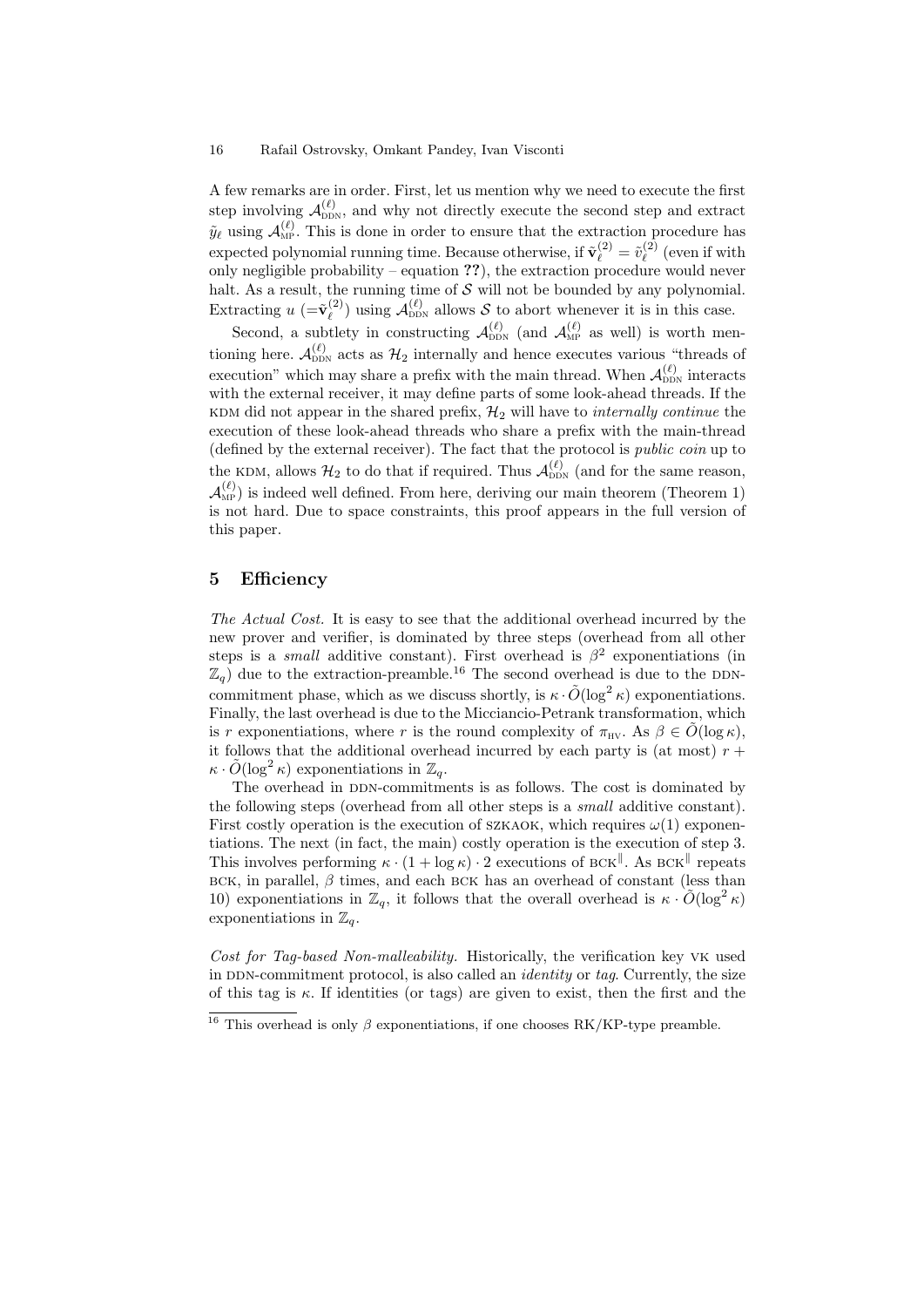last steps of the protocol are unnecessary (and hence are not executed). Nonmalleability in such cases requires the extraction of witness only when the adversary does not copy the tag entirely, and is called "tag-based" non-malleability. If tags of shorter length are possible, it results in more efficient protocols. The two mainly cited reasons for justifying this notion are the following ones. First, for some applications, it may be reasonable to assume that all parties have unique identities. As there are only polynomially many parties in real world protocols, they can all be represented by using tags of length at most  $\omega(\log \kappa)$ . Second, non-malleable protocols are typically used as building blocks in larger protocols. The execution of these larger protocols, may somehow, result in establishing tags for this building block.

For tag-based non-malleability, assuming the tag-length,  $|VK|$ , is  $\tilde{O}(\log \kappa)$  – which we believe is reasonable  $-$  the overhead in the DDN-commitment phase would only be  $\tilde{O}(\log^2 \kappa)$ . And thus, the overhead incurred by each party in our transformation would be at most  $r + \tilde{O}(\log^2 \kappa)$ .

We would like to mention here that our transformed protocol is very suitable for the employment of preprocessing and batching techniques.

Efficient CNMZK in the BPK Model. In the full version of this paper we show that our tag-based non-malleable protocols lead to first truly efficient constructions in the BPK model [11]. This model has been used in sequence of papers [26–28] to initially achieve round and computationally efficient concurrent zero knowledge and later constant-round concurrent non-malleable zero-knowledge [29, 30].

We give an efficiency preserving compiler for obtaining CNMZK arguments from any HVSZK argument  $\pi'$  in the (true) BPK model. We obtain these results by applying our efficient tag-based constructions of cnmzk arguments in the plain model. (When coupled with a proper  $\pi'$ , this gives efficient constructions of comparable efficiency.) By efficient we mean that the round complexity of the new protocol is  $r + \tilde{O}(\log \kappa)$  while the additional computational overhead incurred by each party would be at most  $r + \tilde{O}(\log^2 \kappa)$ .

## References

- 1. Goldwasser, S., Micali, S., Rackoff, C.: The knowledge complexity of interactive proof-systems. In: Proc. 17th STOC. (1985) 291–304
- 2. Lindell, Y.: General composition and universal composability in secure multi-party computation. In: Proc. 44th FOCS. (2003) 394–403
- 3. Lindell, Y.: Lower bounds for concurrent self composition. In: Theory of Cryptography Conference (TCC). Volume 1. (2004) 203–222
- 4. Barak, B., Prabhakaran, M., Sahai, A.: Concurrent non-malleable zero knowledge. FOCS 2006. Full version on Cryptology ePrint Archive report. (2006) http:// eprint.iacr.org/.
- 5. Dolev, D., Dwork, C., Naor, M.: Nonmalleable cryptography. SIAM Journal on Computing 30(2) (2000) 391–437 (electronic) Preliminary version in STOC 1991.
- 6. Garay, J.A., MacKenzie, P.D., Yang, K.: Strengthening zero-knowledge protocols using signatures. In: EUROCRYPT. (2003) 177–194